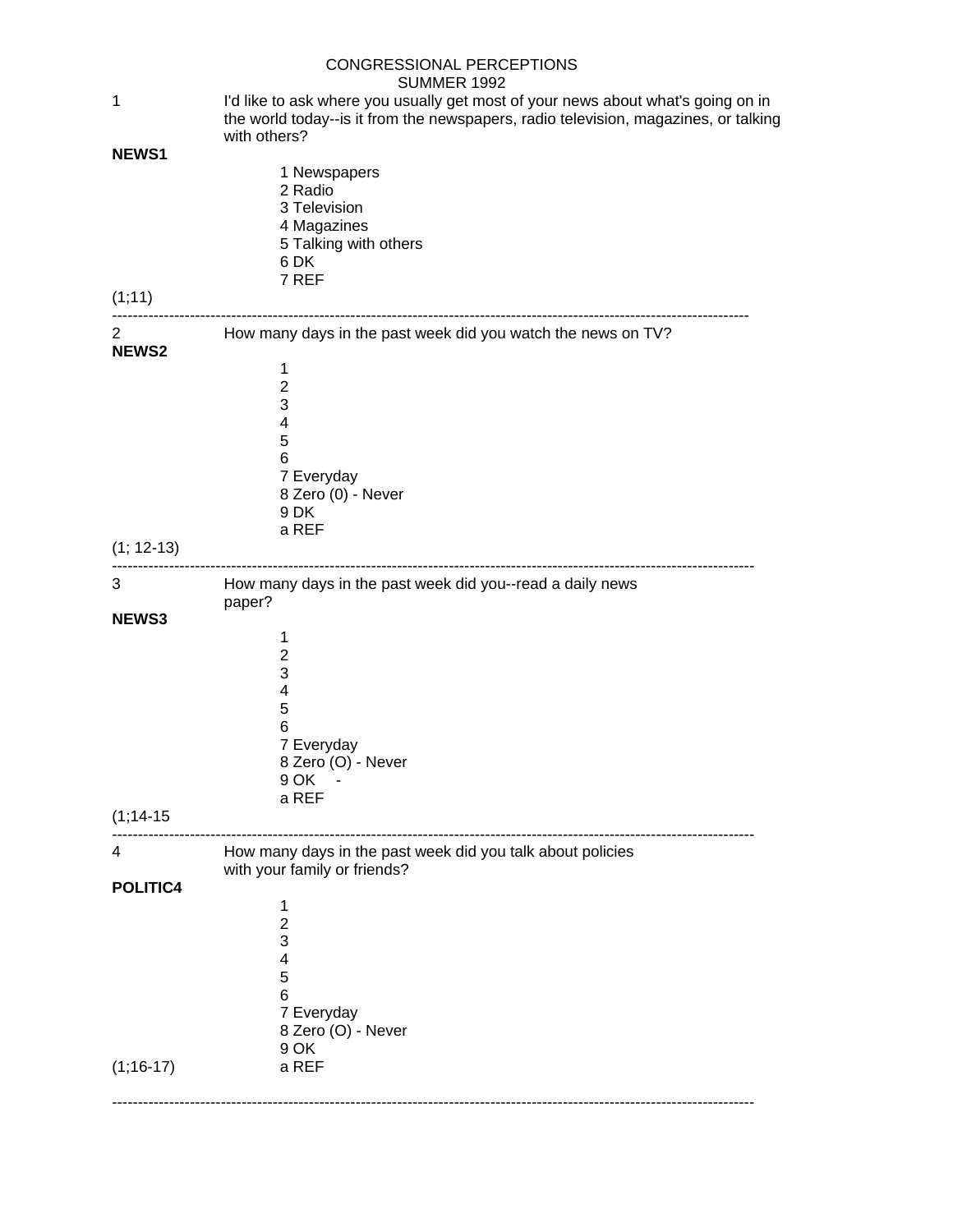| 5                  | In 1988 George Bush ran on the Republican ticket against<br>Michael Dukakis for the Democrats. Do you remember for sure whether or not<br>you voted in that election? |  |  |  |
|--------------------|-----------------------------------------------------------------------------------------------------------------------------------------------------------------------|--|--|--|
| VOTE88             | Yes, did vote / thinks so<br>1                                                                                                                                        |  |  |  |
|                    | $\overline{2}$<br>No, didn't vote / doesn't think so                                                                                                                  |  |  |  |
|                    | 3<br>DK.                                                                                                                                                              |  |  |  |
| (1;18)             | 4<br><b>REF</b>                                                                                                                                                       |  |  |  |
|                    |                                                                                                                                                                       |  |  |  |
| 6                  | In 1990 elections were held for the U.S. House of Representatives. Do you<br>remember for sure whether or not you VOTE 90 voted in that election?                     |  |  |  |
| VOTE <sub>90</sub> |                                                                                                                                                                       |  |  |  |
|                    | Yes, did vote / thinks so<br>1                                                                                                                                        |  |  |  |
|                    | 2<br>No, didn't vote / doesn't think so                                                                                                                               |  |  |  |
|                    | 3<br>DK.<br><b>REF</b><br>4                                                                                                                                           |  |  |  |
| (1, 19)            |                                                                                                                                                                       |  |  |  |
| 7                  | How interested are you in politics and national affairs. Are you very interested,<br>somewhat interested, slightly interested, 7 or not at all interested?            |  |  |  |
| <b>POLITIC7</b>    |                                                                                                                                                                       |  |  |  |
|                    | Very interested<br>1                                                                                                                                                  |  |  |  |
|                    | Somewhat interested<br>2                                                                                                                                              |  |  |  |
|                    | 3<br>Slightly interested                                                                                                                                              |  |  |  |
|                    | Not at all interested<br>4<br>5<br>DK.                                                                                                                                |  |  |  |
|                    | 6<br><b>REF</b>                                                                                                                                                       |  |  |  |
| (1;20)             |                                                                                                                                                                       |  |  |  |
| $8 - 10$<br>GOVT8  | Many people have been talking about the federal government lately. Please<br>think about some good and bad points of the federal government.                          |  |  |  |
| GOVT <sub>9</sub>  |                                                                                                                                                                       |  |  |  |
| GOVT <sub>10</sub> | Is there anything you like about the federal government?                                                                                                              |  |  |  |
| $(1;21-23)$        |                                                                                                                                                                       |  |  |  |
| 11-13              | Many people have been talking about the federal government lately. Please<br>think about some good and bad points of the federal government,                          |  |  |  |
| GOVT11             |                                                                                                                                                                       |  |  |  |
| GOVT <sub>12</sub> |                                                                                                                                                                       |  |  |  |
| GOVT <sub>13</sub> | Is there anything you dislike about the federal government?                                                                                                           |  |  |  |
| $(1;24-26)$        |                                                                                                                                                                       |  |  |  |
| 14-16<br>CONG14    | Many people have been talking about the U.S. Congress lately.                                                                                                         |  |  |  |
| CONG15             |                                                                                                                                                                       |  |  |  |
| <b>CONG 16</b>     | Please think about some good and bad points of Congress.                                                                                                              |  |  |  |
|                    | Is there anything you like about Congress?                                                                                                                            |  |  |  |
| $(1, 27 - 29)$     |                                                                                                                                                                       |  |  |  |
| 17-19              | Many people have bean talking about the U.S. Congress lately.                                                                                                         |  |  |  |
| CONG17             | Please think about some good and bad points of Congress.                                                                                                              |  |  |  |
| CONG18             |                                                                                                                                                                       |  |  |  |
| CONG19             |                                                                                                                                                                       |  |  |  |
| $(1;30-32)$        | Is there anything you dislike about Congress?                                                                                                                         |  |  |  |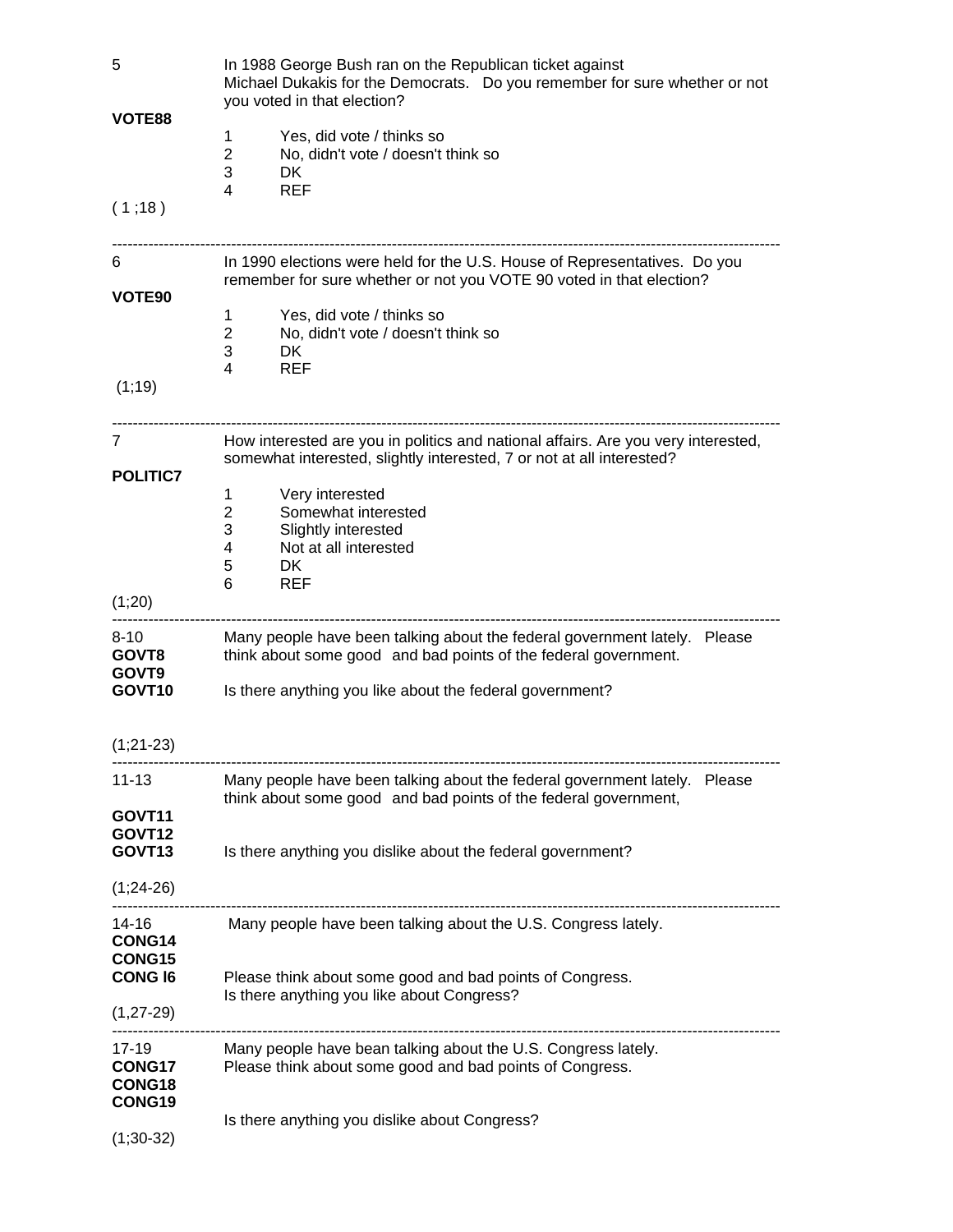| 20                                 | Now I am going to read some statements to you. I would like you to tell me if you<br>agree or disagree with the statement.                                                                            |
|------------------------------------|-------------------------------------------------------------------------------------------------------------------------------------------------------------------------------------------------------|
| OPIN <sub>20</sub>                 | People like me don't have any say about what the government does.<br>Agree<br>1.<br>2 Disagree<br>3 DK                                                                                                |
| (1;33)                             | 4 REF                                                                                                                                                                                                 |
| 21<br>OPIN <sub>21</sub>           | Voting is the only way people like me can have any say about how the<br>government runs things.<br>1 Agree<br>2 Disagree<br>3 DK<br>4 REF                                                             |
| (1;34)                             |                                                                                                                                                                                                       |
| 22<br><b>OPIN22</b>                | Sometimes politics and government seem so complicated that a<br>person like me can't understand what's going on.<br>1 Agree<br>2 Disagree<br>3 DK                                                     |
| (1,35)                             | 4 REF                                                                                                                                                                                                 |
| 23<br>OPIN <sub>23</sub><br>(1,36) | I don't think public officials care much about what people like me think.<br>Agree<br>1<br>2 Disagree<br>3 DK<br><b>REF</b><br>$\overline{4}$                                                         |
| 24.<br><b>CONTAC24</b>             | Have you or anyone in your household ever contacted your Representative in the<br>U.S. House of Representatives or anyone in his or her office?<br>Yes<br>1.<br>2<br>No<br>DK<br>3<br><b>REF</b><br>4 |
| (1;37)                             |                                                                                                                                                                                                       |
| 25<br><b>CONTAC25</b>              | Was it to express an opinion?<br>Yes<br>1.<br>$\overline{2}$<br>No<br>3<br><b>DK</b><br><b>REF</b><br>4                                                                                               |
| (1;38)                             |                                                                                                                                                                                                       |
| 26<br><b>CONTAC26</b>              | Did you get a response from your Representative or his or her office?<br>Yes<br>1<br>$\overline{2}$<br><b>No</b><br>3<br>DK<br><b>REF</b><br>4                                                        |
| (1;39)                             |                                                                                                                                                                                                       |

---------------------------------------------------------------------------------------------------------------------------------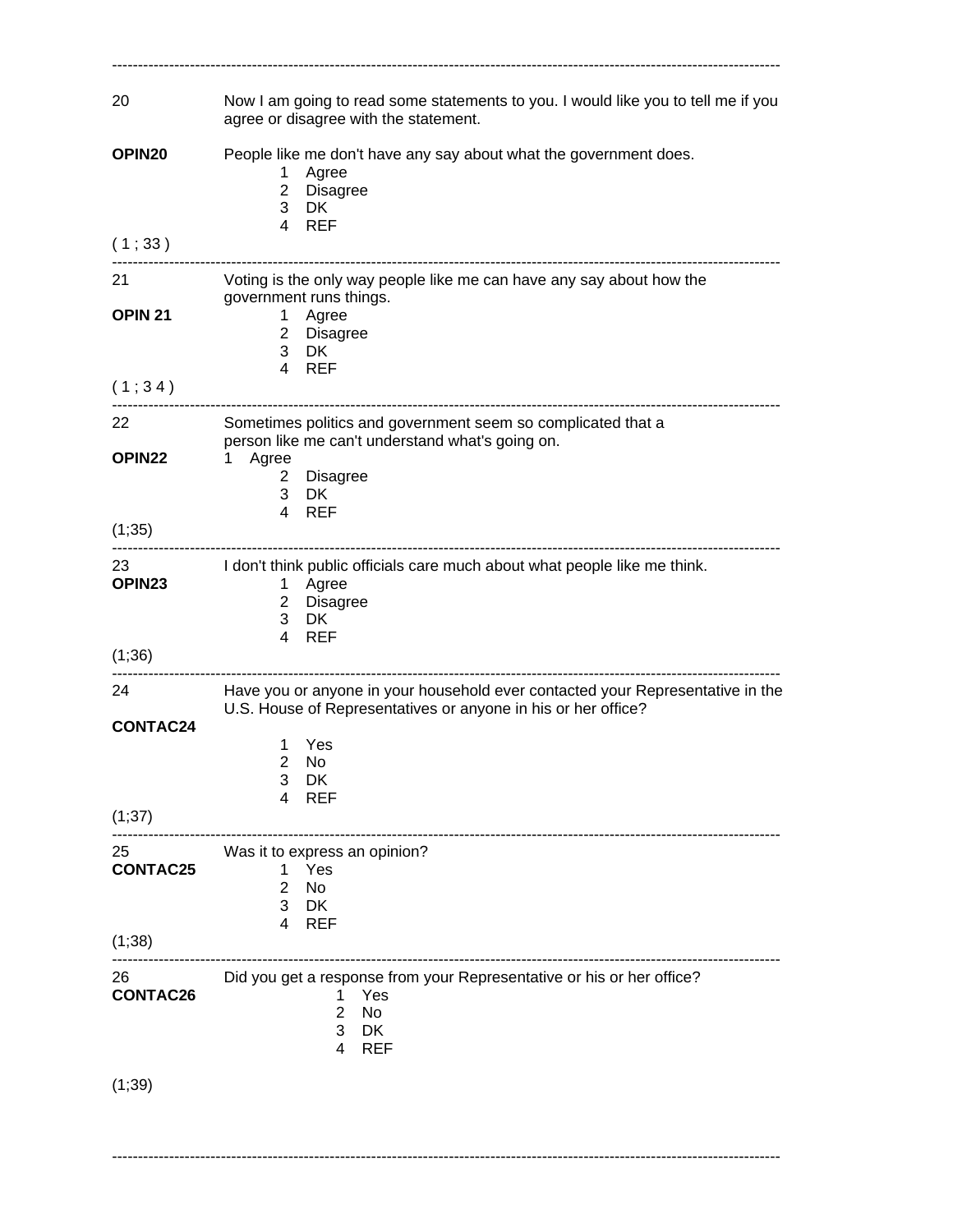| 27<br><b>CONTAC27</b><br>(1, 40) | Generally, how satisfied were you with the response: very satisfied, somewhat<br>satisfied, not very satisfied, or not at all satisfied?<br>Very satisfied<br>1<br>$\overline{2}$<br>Somewhat satisfied<br>3<br>Not very satisfied<br>Mot at all satisfied<br>4<br><b>NEUTRAL</b><br>5<br>6<br>DK.<br>7 REF                                                                                                                                                              |
|----------------------------------|--------------------------------------------------------------------------------------------------------------------------------------------------------------------------------------------------------------------------------------------------------------------------------------------------------------------------------------------------------------------------------------------------------------------------------------------------------------------------|
|                                  |                                                                                                                                                                                                                                                                                                                                                                                                                                                                          |
| 28<br>OPIN <sub>28</sub>         | Now we would like your opinion about the way your Representative has voted on<br>bills that have come up in the U.S. House of Representatives in Washington.<br>Would you say that you have generally, agreed, agreed and disagreed about<br>equally, or generally disagreed with the way he or she has voted, or haven't you<br>paid much attention?<br>1 Agreed<br>2 Agreed and disagreed about equally<br>3 Disagreed<br>4 Dk - R hasn't paid much attention<br>5 REF |
| (1, 41)                          |                                                                                                                                                                                                                                                                                                                                                                                                                                                                          |
| 29<br>POLOR29<br>(1, 42)         | We hear a lot of talk these days about liberals and<br>conservatives. Do you consider yourself liberal, slightly liberal,<br>moderate, slightly conservative, or conservative?<br>Liberal<br>1<br>2 Slightly liberal<br>3 Moderate<br>Slightly conservative<br>4<br>5 Conservative<br>6 DK<br>7 REF                                                                                                                                                                      |
| 30                               | What about the Democratic party? Do you consider the                                                                                                                                                                                                                                                                                                                                                                                                                     |
| DEMOC30                          | Democratic party to be liberal, slightly, slightly conservative, or conservative?<br>1 Liberal<br>2 Slightly liberal<br>Moderate<br>3<br><b>Slightly conservative</b><br>4<br>5 Conservative<br>6 DK                                                                                                                                                                                                                                                                     |
| (1, 43)                          | 7 REF                                                                                                                                                                                                                                                                                                                                                                                                                                                                    |
| 31<br>REPUB31                    | What about the Republican party?<br>1 Liberal<br>2 Slightly liberal<br>3 Moderate<br>4 Slightly conservative<br>5 Conservative<br>6 DK<br>7 REF                                                                                                                                                                                                                                                                                                                          |
| (1, 44)                          |                                                                                                                                                                                                                                                                                                                                                                                                                                                                          |
| 32<br>CONG32                     | What about Congress?<br>Liberal<br>1.<br>2 Slightly liberal                                                                                                                                                                                                                                                                                                                                                                                                              |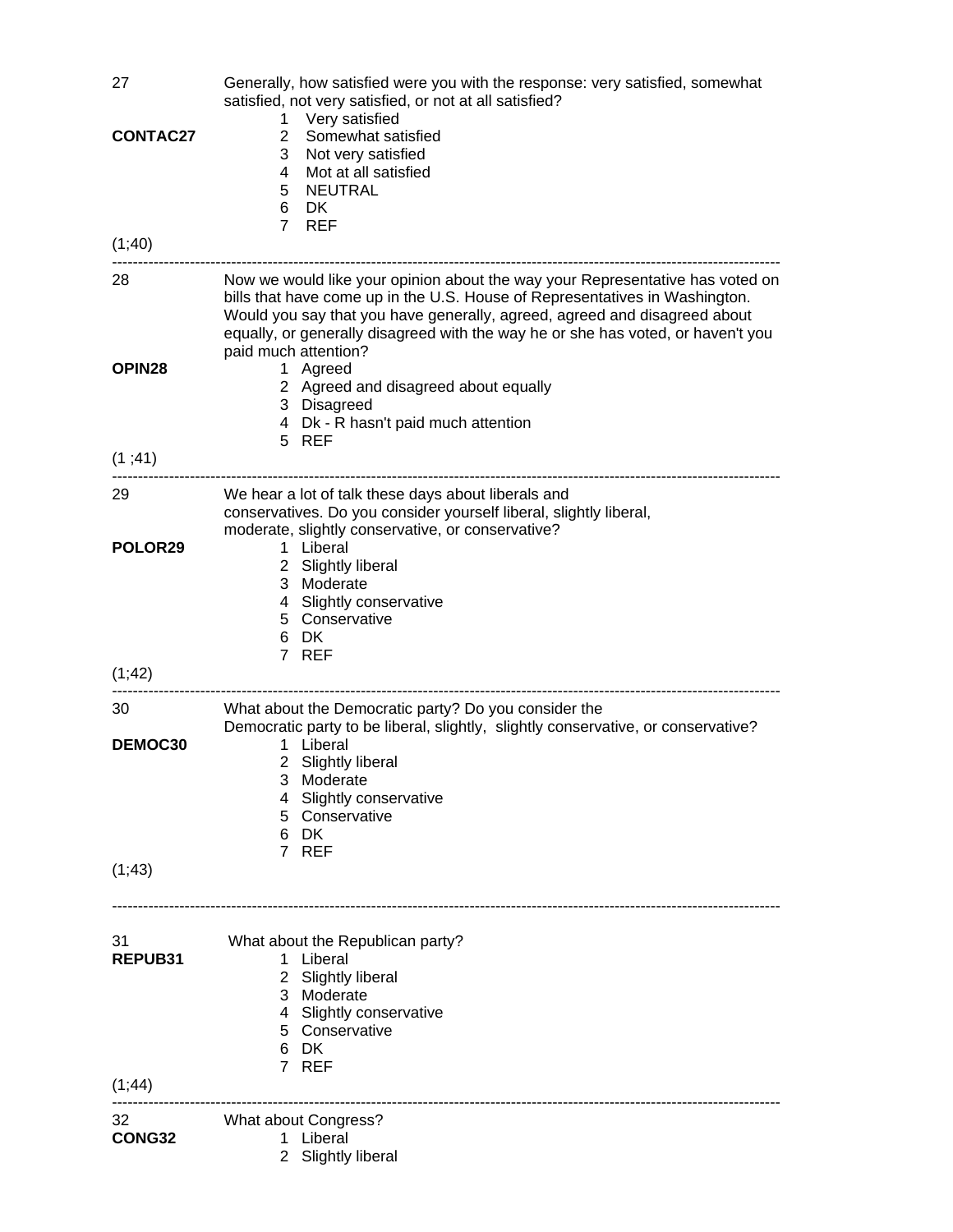| (1, 45)                   | 3<br>Moderate<br>Slightly conservative<br>4<br>5 Conservative<br>6 DK<br>7 REF                                                                                                                                                                                                                                                                                                                                                                                                                                                                       |
|---------------------------|------------------------------------------------------------------------------------------------------------------------------------------------------------------------------------------------------------------------------------------------------------------------------------------------------------------------------------------------------------------------------------------------------------------------------------------------------------------------------------------------------------------------------------------------------|
| 33<br><b>GBUSH 33</b>     | What about George Bush?<br>Liberal<br>1<br>2 Slightly liberal<br>3 Moderate<br>4 Slightly conservative<br>5 Conservative<br>6 DK<br>7 REF                                                                                                                                                                                                                                                                                                                                                                                                            |
| (1, 46)                   |                                                                                                                                                                                                                                                                                                                                                                                                                                                                                                                                                      |
| 34<br>SPRCRT34<br>(1, 47) | --------------------<br>What about the Supreme Court?<br>1 Liberal<br>2 Slightly liberal<br>3 Moderate<br>4 Slightly conservative<br>5 Conservative<br>6 DK<br>7 REF                                                                                                                                                                                                                                                                                                                                                                                 |
|                           | I'd like to get your Feelings toward some groups of people in the U.S. government. I'll<br>read the name of a group and I'd like you to rate it using something we call the feeling<br>thermometer. Ratings between 50 and 100 degrees mean that you feel favorable and<br>warm toward that group. Ratings between ) and 50 degrees mean that you don't feel<br>favorable toward the group and that you don't care too much for that group. You would<br>rate the group at the 50 degree mark if you don't feel particularly warm or cold toward the |

group.

35 Using the feeling thermometer...how would you rate **THERM35** the justices currently serving on the U.S. Supreme Court?

|             |             |         |           | 101 DK  |
|-------------|-------------|---------|-----------|---------|
| $(1:48-51)$ | Unfavorable | Neutral | Favorable | 102 RFF |
|             |             |         |           |         |

| 36<br>THERM36<br>$(1,52-55)$ | How would you rate the current president, George Bush<br>Unfavorable | Neutral          | Favorable | 101 DK<br><b>102 REF</b>                                                     |  |
|------------------------------|----------------------------------------------------------------------|------------------|-----------|------------------------------------------------------------------------------|--|
| 37<br>THERM37<br>$(1;56-59)$ | How would you rate the current members of Congress<br>Unfavorable    | Neutral          | Favorable | 101 DK<br>102 REF                                                            |  |
| 38<br>THERM38                |                                                                      | <b>READ THIS</b> |           | Now, I've asked you to rate some people in government, but sometimes when we |  |

talk about the parts of the government in Washington, like the Supreme Court,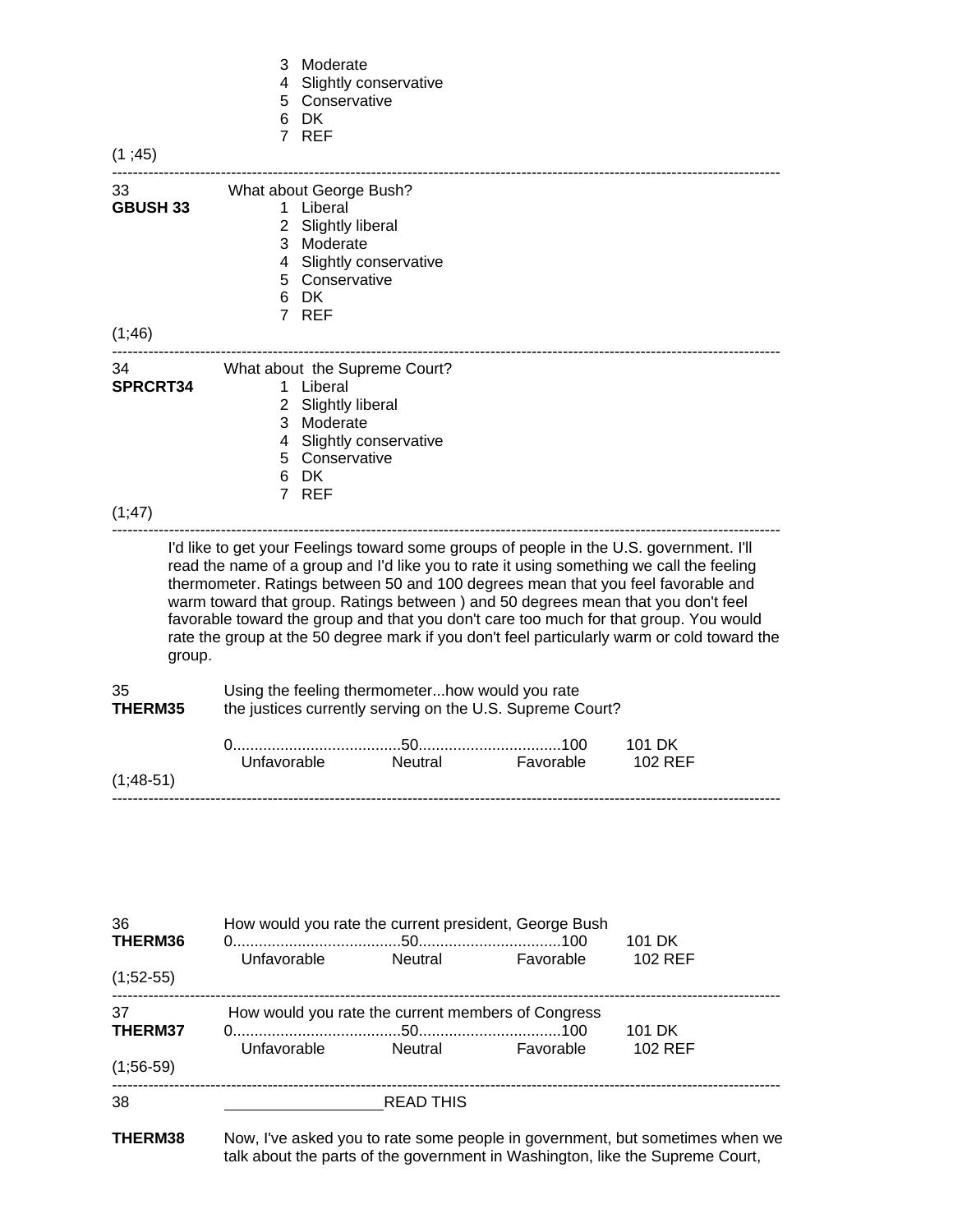|                                                                            | institutions have their own buildings, historical traditions, and purposes laid out in<br>the Constitution. I'd like to know how warm or cold you feel toward these<br>institutions, not the people currently in office. |  |  |                |  |
|----------------------------------------------------------------------------|--------------------------------------------------------------------------------------------------------------------------------------------------------------------------------------------------------------------------|--|--|----------------|--|
|                                                                            | Using the feeling thermometerhow would you rate the U.S. Supreme Court<br>Unfavorable Neutral Favorable                                                                                                                  |  |  | <b>102 REF</b> |  |
| $(1;60-63)$                                                                |                                                                                                                                                                                                                          |  |  |                |  |
| THERM39                                                                    | Using the feeling thermometerhow would you rate the Presidency                                                                                                                                                           |  |  |                |  |
|                                                                            | Unfavorable Neutral Favorable 102 REF                                                                                                                                                                                    |  |  |                |  |
| $(1,64-67)$                                                                |                                                                                                                                                                                                                          |  |  |                |  |
| 40 40<br>How would you rate the U.S. Congress as an institution<br>THERM40 |                                                                                                                                                                                                                          |  |  |                |  |
| $(1,68-71)$                                                                | Unfavorable Neutral Favorable 102 REF                                                                                                                                                                                    |  |  |                |  |
| 41 and $\sim$                                                              | And now I'd like to get your feelings toward some other groups in the U.S.                                                                                                                                               |  |  |                |  |
| THERM41                                                                    | Using the feeling thermometerhow would you rate labor unions                                                                                                                                                             |  |  |                |  |
| $(1;72-75)$                                                                | Unfavorable Neutral Favorable                                                                                                                                                                                            |  |  | <b>102 REF</b> |  |
| 42<br>THERM42                                                              | Using the feeling thermometerhow would you rate big business                                                                                                                                                             |  |  |                |  |
|                                                                            | Unfavorable Neutral Favorable 102 REF                                                                                                                                                                                    |  |  | 101 DK         |  |
| (1;7679)                                                                   |                                                                                                                                                                                                                          |  |  |                |  |

 the presidency and the Congress, we don't mean the people currently serving in office, we mean the institutions themselves, no matter who's in office. These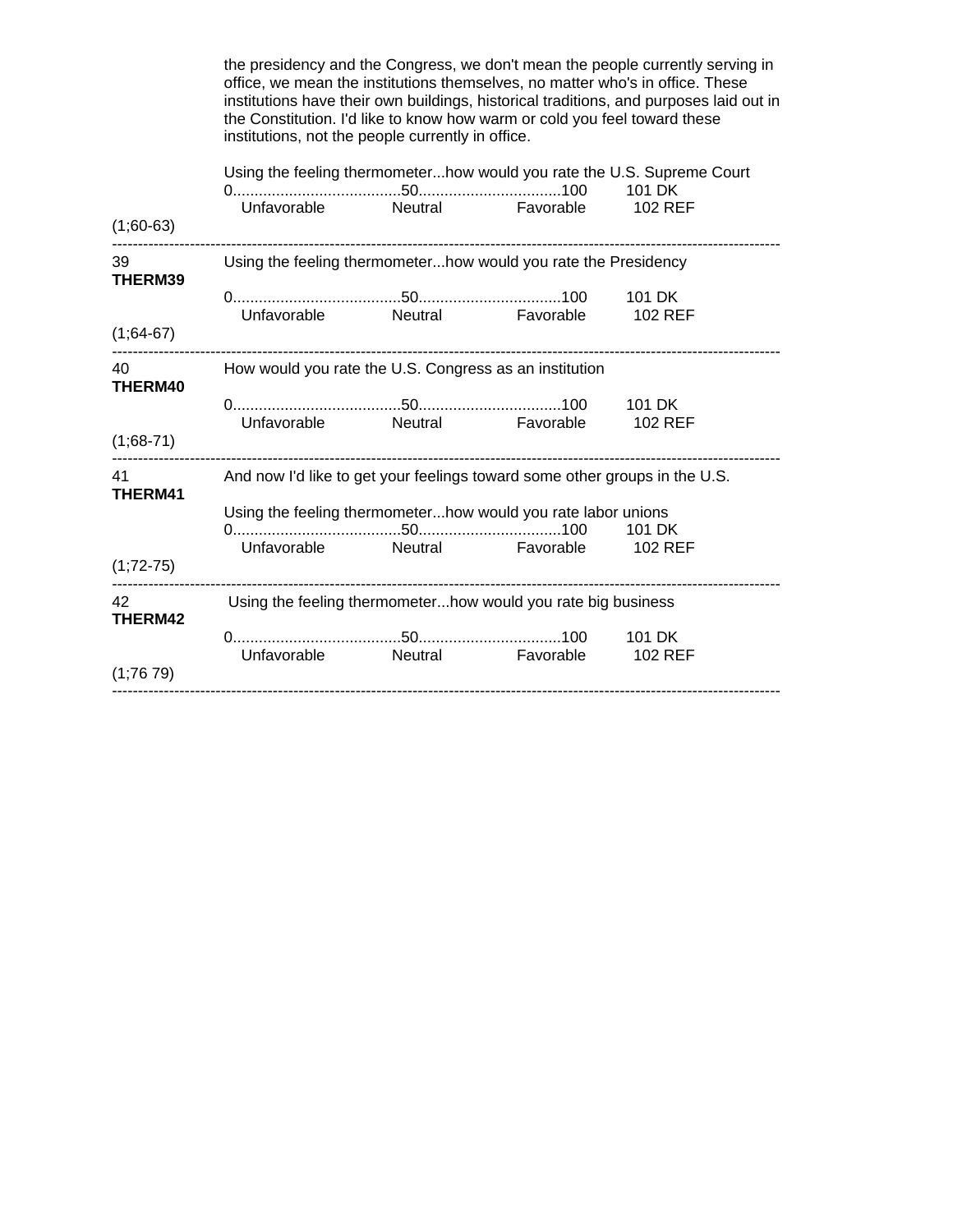| 43<br><b>THERM43</b> | Using the feeling thermometer. how would you rate the Constitution                                                                                                                                                                                                                      |                                                                                                                                                                                                                                            |  |  |
|----------------------|-----------------------------------------------------------------------------------------------------------------------------------------------------------------------------------------------------------------------------------------------------------------------------------------|--------------------------------------------------------------------------------------------------------------------------------------------------------------------------------------------------------------------------------------------|--|--|
|                      |                                                                                                                                                                                                                                                                                         |                                                                                                                                                                                                                                            |  |  |
| $(2; 11-14)$         |                                                                                                                                                                                                                                                                                         | Unfavorable Neutral Favorable 102 REF                                                                                                                                                                                                      |  |  |
| 44<br>POWR44         | The institutions of government in Washington, no matter who is<br>in office, need a certain amount of power for the good of the<br>country and the individual person.<br>Please tell me if the institution has too much power,<br>not enough power, or about the right amount of power. |                                                                                                                                                                                                                                            |  |  |
|                      |                                                                                                                                                                                                                                                                                         | The U.S. Supreme Court has too much power, not enough power or<br>about the right amount of power.                                                                                                                                         |  |  |
| (2, 15)              | 1.<br>$2^{\circ}$<br>3<br>$\overline{4}$<br>5 REF                                                                                                                                                                                                                                       | Too much power<br>About the. right amount of power<br>Not enough power<br>DK.                                                                                                                                                              |  |  |
| POWR45               |                                                                                                                                                                                                                                                                                         | What about the Presidency?                                                                                                                                                                                                                 |  |  |
| (2,16)               | $1 \quad$<br>$2^{\circ}$<br>3<br>$\overline{4}$<br>5                                                                                                                                                                                                                                    | Too much power<br>About the. right amount of power<br>Not enough power<br><b>DK</b><br>REF I Too much power                                                                                                                                |  |  |
| POWR46               |                                                                                                                                                                                                                                                                                         | What about the U.S. Congress?                                                                                                                                                                                                              |  |  |
| (2;17)               | 1<br>$\overline{2}$<br>3<br>$\overline{4}$<br>5                                                                                                                                                                                                                                         | Too much power<br>About the. right amount of power<br>Not enough power<br>DK<br>REF I Too much power                                                                                                                                       |  |  |
| 47<br>APRV47         |                                                                                                                                                                                                                                                                                         | I have a few more questions about the institutions of the<br>government in Washington--that is, the Presidency, the Supreme<br>Court, and Congress. In general, do you strongly approve,<br>approve, disapprove, or strongly disapprove of |  |  |
|                      | the institution of the Presidency, no matter who is in office?<br>1 Strongly approve<br>2 Approve<br>3 Disapprove<br>4 Strongly disapprove<br>5 DK<br>6 REF                                                                                                                             |                                                                                                                                                                                                                                            |  |  |
| (2; 18)              |                                                                                                                                                                                                                                                                                         |                                                                                                                                                                                                                                            |  |  |

48 What about the Supreme Court, no matter who the justices are?

# **APRV48**

- 1 Strongly approve
- 2 Approve
- 3 Disapprove
- 4 Strongly disapprove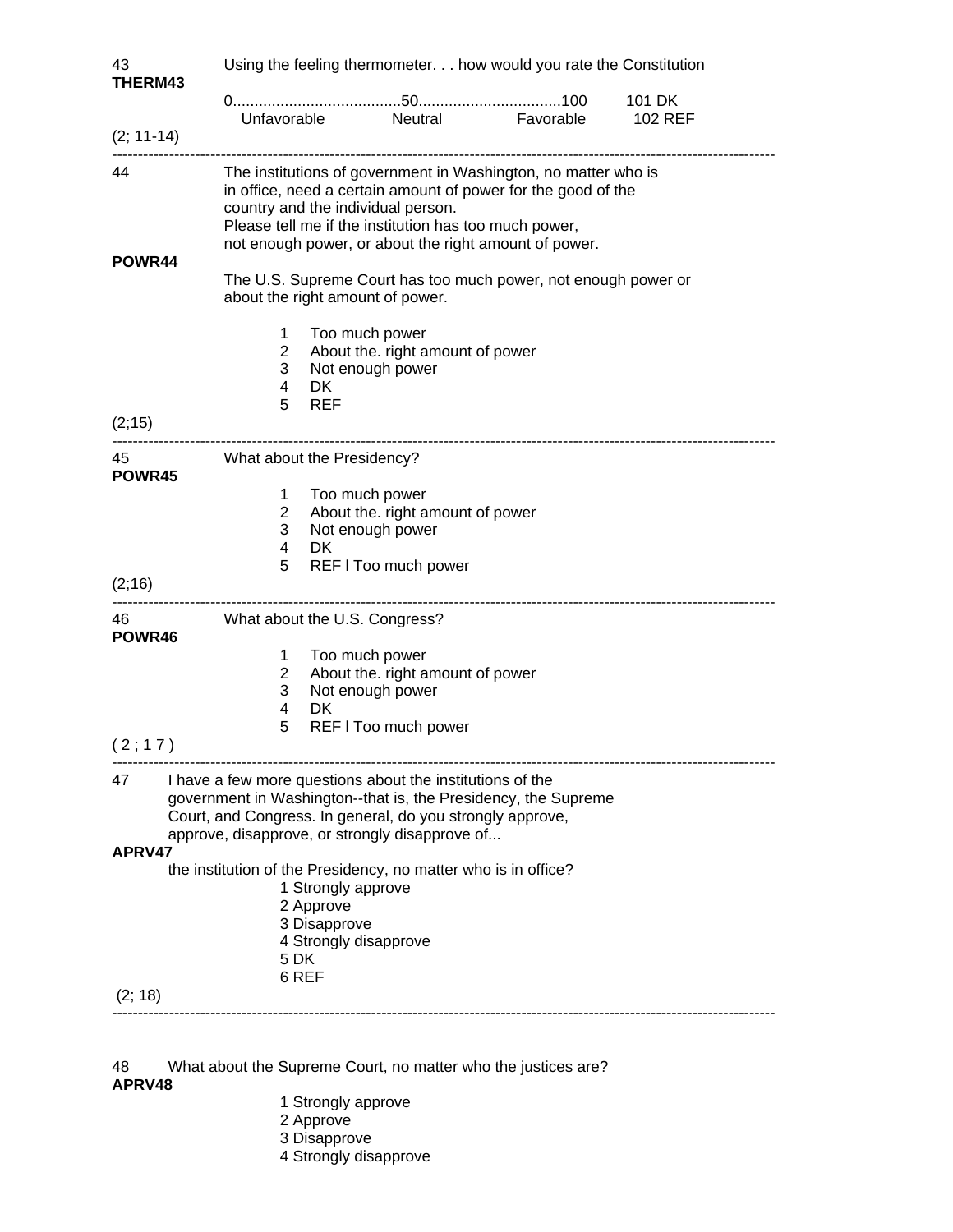| 5 DK  |
|-------|
| 6 REF |

| (2, 19)      |                                                                                                                                                                                                                                                                            |
|--------------|----------------------------------------------------------------------------------------------------------------------------------------------------------------------------------------------------------------------------------------------------------------------------|
| 49           | What about the U.S. Congress, no matter who is in office?                                                                                                                                                                                                                  |
| APRV49       |                                                                                                                                                                                                                                                                            |
|              | 1 Strongly approve                                                                                                                                                                                                                                                         |
|              | 2 Approve                                                                                                                                                                                                                                                                  |
|              | 3 Disapprove                                                                                                                                                                                                                                                               |
|              | 4 Strongly disapprove                                                                                                                                                                                                                                                      |
|              | 5 DK                                                                                                                                                                                                                                                                       |
|              | 6 REF                                                                                                                                                                                                                                                                      |
| (2;20)       |                                                                                                                                                                                                                                                                            |
| 50<br>APRV50 | What about the basic constitutional structure of the U.S. government?                                                                                                                                                                                                      |
|              | 1 Strongly approve                                                                                                                                                                                                                                                         |
|              | 2 Approve                                                                                                                                                                                                                                                                  |
|              | 3 Disapprove                                                                                                                                                                                                                                                               |
|              | 4 Strongly disapprove                                                                                                                                                                                                                                                      |
|              | 5 DK                                                                                                                                                                                                                                                                       |
|              | 6 REF                                                                                                                                                                                                                                                                      |
| (2;21)       |                                                                                                                                                                                                                                                                            |
| 51<br>OPIN51 | Now I'm going to read you a few statements about the U.S. government.<br>Tell me whether you strongly agree, agree, disagree, strongly disagree<br>or if you are neutral about each of the following statements.<br>The U.S. Supreme Court is involved in too many issues. |
|              | I Strongly agree                                                                                                                                                                                                                                                           |
|              | 2 Agree                                                                                                                                                                                                                                                                    |
|              | 3 Disagree                                                                                                                                                                                                                                                                 |
|              | 4 Strongly disagree                                                                                                                                                                                                                                                        |
|              | 5 Neutral                                                                                                                                                                                                                                                                  |
|              | 6 DK                                                                                                                                                                                                                                                                       |
|              | 7 REF                                                                                                                                                                                                                                                                      |
| (2;22)       |                                                                                                                                                                                                                                                                            |
| 52<br>OPIN52 | I am upset by specific Supreme Court decisions.                                                                                                                                                                                                                            |
|              | I Strongly agree                                                                                                                                                                                                                                                           |
|              | 2 Agree                                                                                                                                                                                                                                                                    |
|              | 3 Disagree                                                                                                                                                                                                                                                                 |
|              | 4 Strongly disagree                                                                                                                                                                                                                                                        |
|              | 5 Neutral                                                                                                                                                                                                                                                                  |
|              | 6 DK                                                                                                                                                                                                                                                                       |
|              | 7 REF                                                                                                                                                                                                                                                                      |
| (2;23)       |                                                                                                                                                                                                                                                                            |
|              |                                                                                                                                                                                                                                                                            |
|              |                                                                                                                                                                                                                                                                            |
|              |                                                                                                                                                                                                                                                                            |
|              |                                                                                                                                                                                                                                                                            |

53 Recent presidents have led the country well. **OPIN53**

**l** Strongly agree 2 Agree 3 Disagree 4 Strongly disagree **5 Neutral**  6 DK 7 REF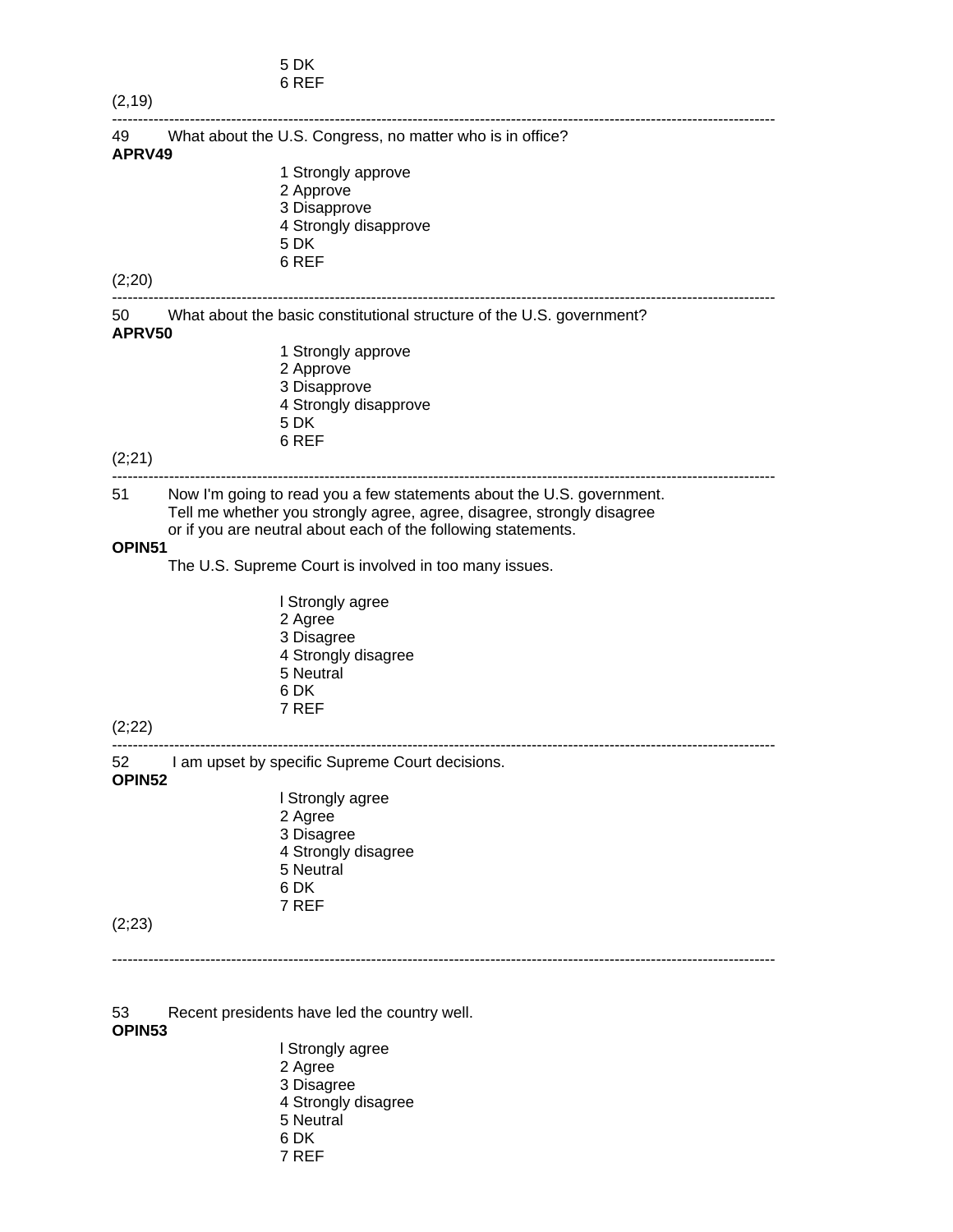| (2,24)       |                                                                                                             |
|--------------|-------------------------------------------------------------------------------------------------------------|
| 54<br>OPIN54 | I am upset by policy decisions recent presidents have made.                                                 |
|              | I Strongly agree                                                                                            |
|              | 2 Agree                                                                                                     |
|              | 3 Disagree                                                                                                  |
|              | 4 Strongly disagree                                                                                         |
|              | 5 Neutral                                                                                                   |
|              | 6 DK                                                                                                        |
|              | 7 REF                                                                                                       |
| (2;25)       |                                                                                                             |
| 55<br>OPIN55 | Compared to Congress, recent presidents seem closer to ordinary people.                                     |
|              | I Strongly agree                                                                                            |
|              | 2 Agree                                                                                                     |
|              | 3 Disagree                                                                                                  |
|              | 4 Strongly disagree                                                                                         |
|              | 5 Neutral                                                                                                   |
|              | 6 DK                                                                                                        |
|              | 7 REF                                                                                                       |
| (2;26)       |                                                                                                             |
| 56           | Only a very big change in our whole system of government will allow us<br>to solve this country's problems. |
| OPIN56       |                                                                                                             |
|              | I Strongly agree                                                                                            |
|              | 2 Agree                                                                                                     |
|              | 3 Disagree                                                                                                  |
|              | 4 Strongly disagree                                                                                         |
|              | 5 Neutral                                                                                                   |
|              | 6 DK<br>7 REF                                                                                               |
| (2;27)       |                                                                                                             |
|              |                                                                                                             |
| 57 —         | What do you think is the single most important problem facing this country?                                 |
| PROB57       |                                                                                                             |
| (2;28)       |                                                                                                             |
| 58           | How good a job is the U.S. Congress doing in dealing with this                                              |
|              | problem, a good job, a fair job, or a poor job?                                                             |
| PROB58       |                                                                                                             |
|              | 1 Good job                                                                                                  |
|              | 2 Fair job                                                                                                  |
|              | 3 Poor job                                                                                                  |
|              | 4 Inappropriate - doesn't deal with problem<br>5 DK                                                         |
|              |                                                                                                             |

(2;29)

59 How good a job is the President doing in dealing with this problem,

### a good, fair, or poor job?

# **PROB59**

- 1 Good job
- 2 Fair job
- 3 Poor job
- 4 Inappropriate doesn' t deal with problem

-------------------------------------------------------------------------------------------------------------------------------

5 DK

6 REF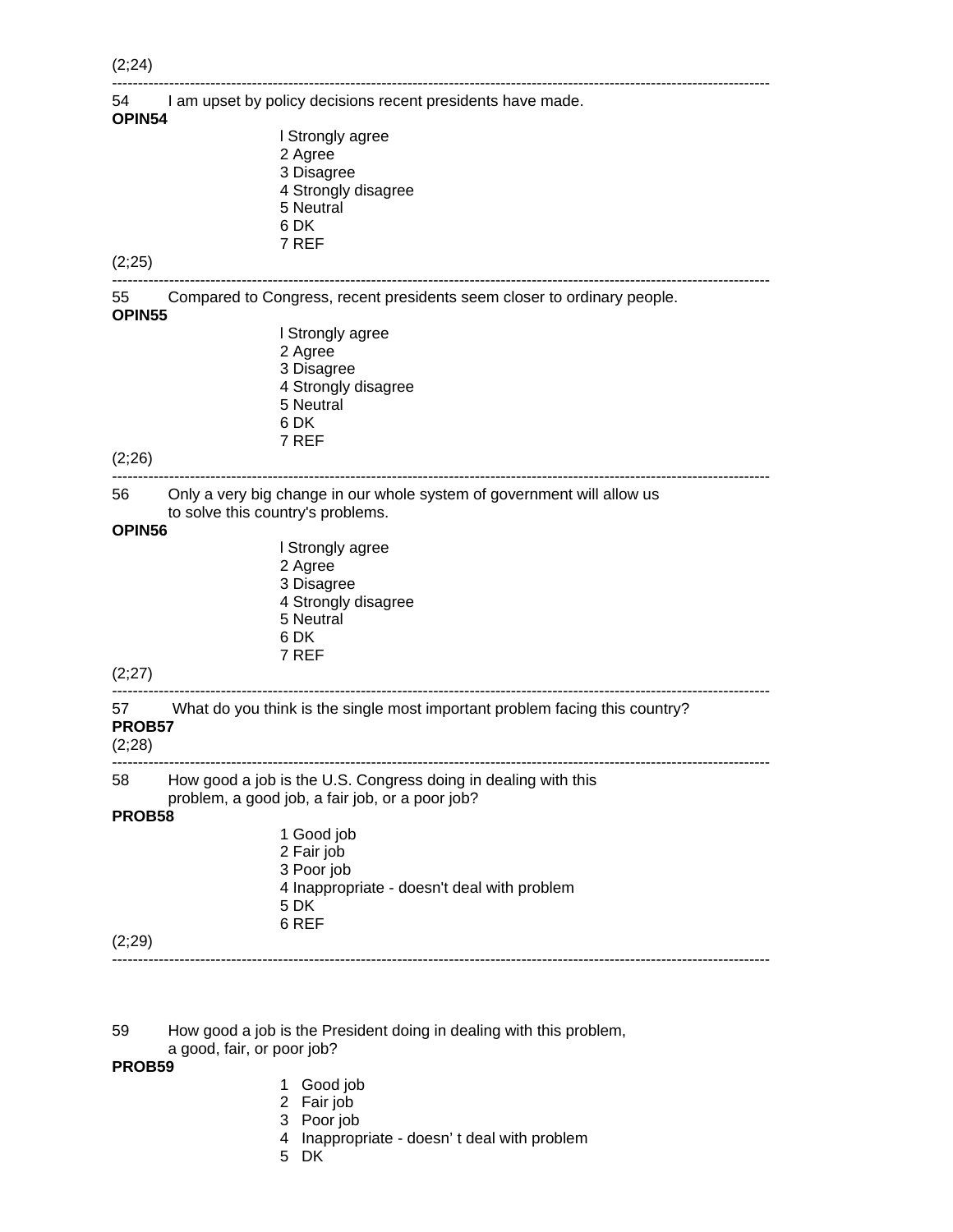|                 | 6 REF                                                                                                                                                                    |
|-----------------|--------------------------------------------------------------------------------------------------------------------------------------------------------------------------|
| (2;30)          |                                                                                                                                                                          |
| 60 —            | How good a job is the U.S. Supreme Court doing in dealing with<br>this problem a good, fair or poor job?                                                                 |
| PROB60          |                                                                                                                                                                          |
|                 | 1 Good job<br>2 Fair job                                                                                                                                                 |
|                 | 3 Poor job                                                                                                                                                               |
|                 | 4 Inappropriate - doesn't deal with problem                                                                                                                              |
|                 | 5 DK                                                                                                                                                                     |
|                 | 6 REF                                                                                                                                                                    |
| (2;31)          |                                                                                                                                                                          |
| 61              | We are interested in how people are getting along financially these days.<br>Would you say that you are better off or worse off financially<br>than you were a year ago? |
| <b>FINANC61</b> |                                                                                                                                                                          |
|                 | 1 Better off                                                                                                                                                             |
|                 | 2 SAME                                                                                                                                                                   |
|                 | 3 Worse off                                                                                                                                                              |
|                 | 4 DK                                                                                                                                                                     |
| (2;32)          | 5 REF                                                                                                                                                                    |
|                 |                                                                                                                                                                          |
| 62              | Now we would like to know about the nation. Is the nation<br>better off or worse off financially than it was a year ago?                                                 |
|                 | FINANC626                                                                                                                                                                |
|                 | <b>Better off</b><br>1.                                                                                                                                                  |
|                 | 2 SAME                                                                                                                                                                   |
|                 | 3 Worse off                                                                                                                                                              |
|                 | 4 DK<br>5 REF                                                                                                                                                            |
| (2, 33)         |                                                                                                                                                                          |
|                 |                                                                                                                                                                          |
|                 |                                                                                                                                                                          |
| 63              | What part of the government is most responsible for the massive budget<br>deficits currently facing the U.S. government? Would you say                                   |
|                 | it is Congress or the Presidency?                                                                                                                                        |
| <b>FINANC63</b> |                                                                                                                                                                          |
|                 | 1 The Congress                                                                                                                                                           |
|                 | 2 The Presidency                                                                                                                                                         |
|                 | 3 BOTH                                                                                                                                                                   |
|                 | <b>4 NEITHER</b><br>5 DK                                                                                                                                                 |
|                 | 6 REF                                                                                                                                                                    |
|                 |                                                                                                                                                                          |
| (2, 34)         |                                                                                                                                                                          |
|                 |                                                                                                                                                                          |
|                 |                                                                                                                                                                          |
| 64              | Now I'd like to have you compare your feelings toward                                                                                                                    |
|                 | people in government - the Supreme Court Justices,<br>the President, and members of Congress.                                                                            |
|                 |                                                                                                                                                                          |

 justices, the President or members of Congress? **FEEL64**

- 1 Supreme Court justices
- 2 President

Which makes you feel the most angry--the Supreme Court

- 3 Members of Congress
- 4 ALL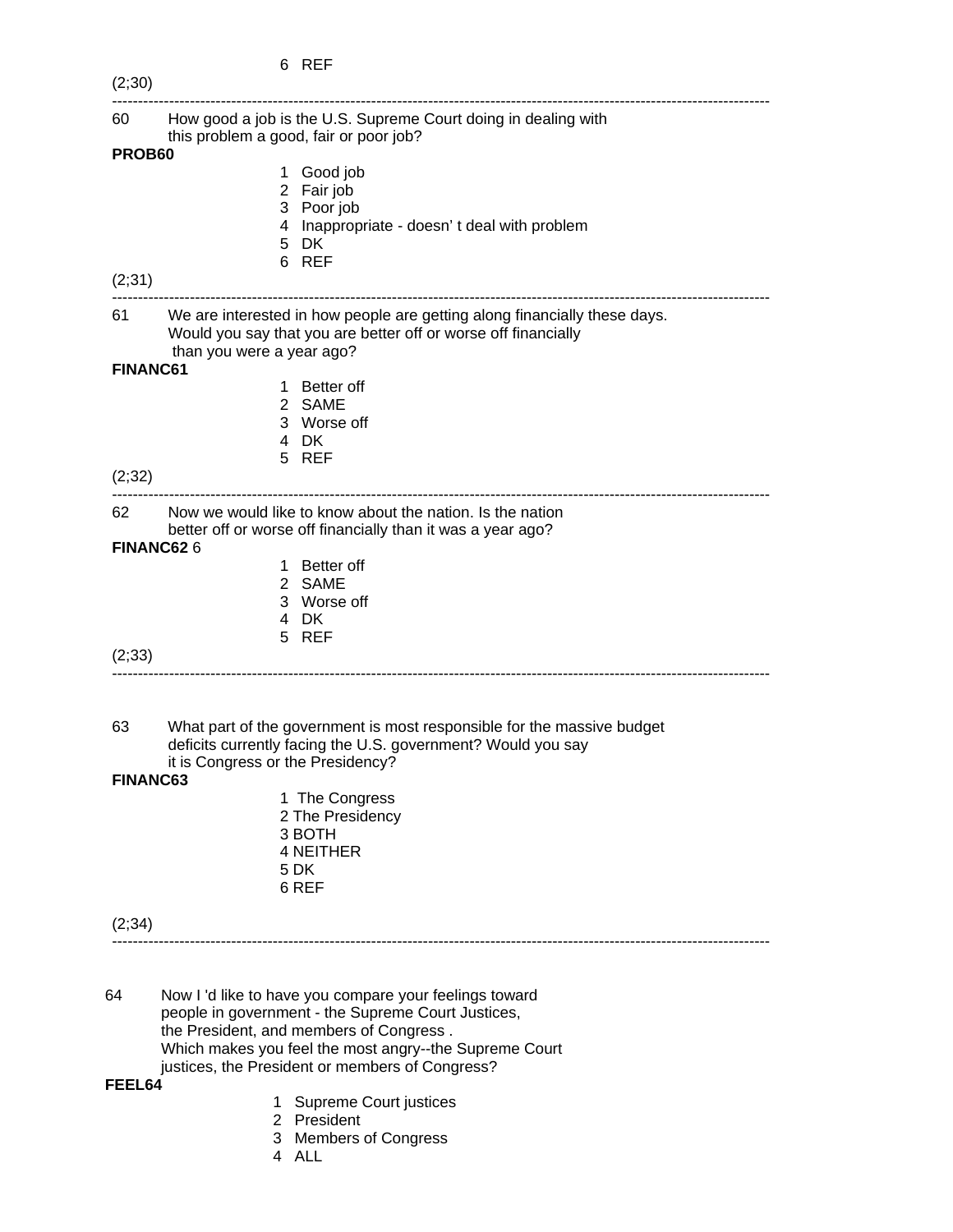|                                                   | 5 NONE<br>6 DK                                                                                                                           |
|---------------------------------------------------|------------------------------------------------------------------------------------------------------------------------------------------|
| (2;35)                                            | 7 REF                                                                                                                                    |
| 65 Which makes you feel most afraid?<br>FEEL65    |                                                                                                                                          |
| (2; 36)                                           | 1 Supreme Court justices<br>2 President<br>3 Members of Congress<br>4 ALL<br>5 NONE<br>6 DK<br>7 REF<br>-------------------------------  |
| 66 Which makes you feel most disgusted?<br>FEEL66 |                                                                                                                                          |
|                                                   | 1 Supreme Court justices<br>2 President<br>3 Members of Congress<br>4 ALL<br>5 NONE<br>6 DK<br>7 REF                                     |
| (2; 37)                                           |                                                                                                                                          |
| 67 Which makes you feel most uneasy?<br>FEEL67    |                                                                                                                                          |
| (2;38)                                            | 1 Supreme Court justices<br>2 President<br>3 Members of Congress<br>4 ALL<br>5 NONE<br>6 DK<br>7 REF<br>-------------------------------- |
| 68<br>FEEL68                                      | And which makes you feel most proud?                                                                                                     |
| (2;39)                                            | 1 Supreme Court justices<br>2 President<br>3 Members of Congress<br>4 ALL<br>5 NONE<br>6 DK<br>7 REF                                     |

69 Again, thinking about people in government, please tell me if you strongly approve, approve, disapprove, or strongly disapprove of the way the people are handling their jobs.

#### **OPIN69**

 How do you feel about the way the nine justices on the Supreme Court have been handling their job? Do you...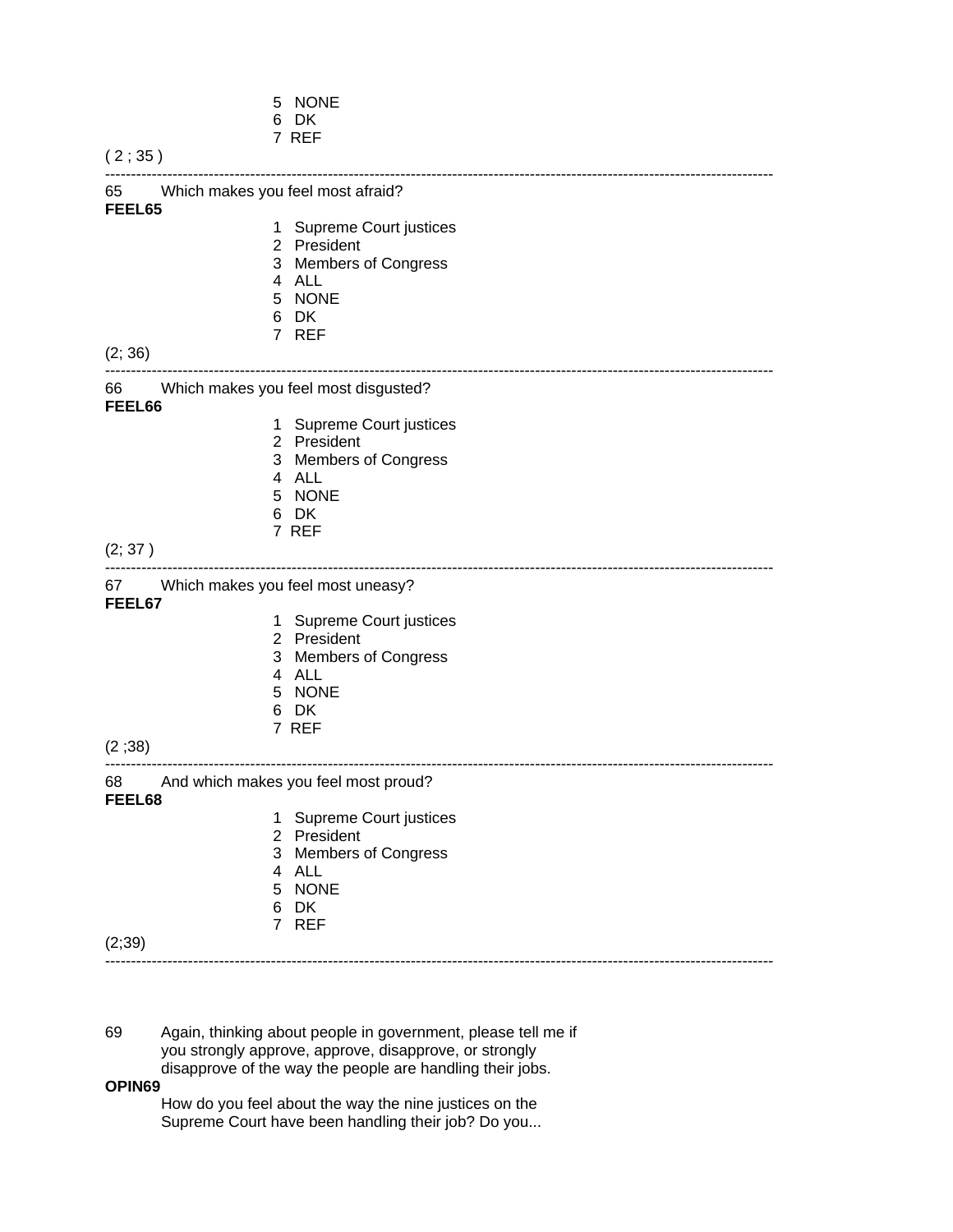- I Strongly approve
- 2 Approve
- 3 Disapprove
- 4 Strongly disapprove
- 5 DK
- 6 REF

```
(2;40)
```
--------------------------------------------------------------------------------------------------------------------------------- 70 What about President George Bush? **OPIN70** I Strongly approve 2 Approve 3 Disapprove 4 Strongly disapprove

---------------------------------------------------------------------------------------------------------------------------------

- 5 DK
- 6 REF

(2;41)

71 What about the 535 members of Congress?

**OPIN71**

- I Strongly approve
- 2 Approve
- 3 Disapprove
- 4 Strongly disapprove
- 5 DK
- 6 REF

#### (2;42)

# --------------------------------------------------------------------------------------------------------------------------------

72 What about the leaders of Congress?

# **OPIN72**

- **I** Strongly approve
- 2 Approve
	- 3 Disapprove
	- 4 Strongly disapprove
	- 5 DK
	- 6 REF

### (2,43)

--------------------------------------------------------------------------------------------------------------------------------- 73 What about your own Representative in the U.S. House of Representatives?

# **OPIN73**

- I Strongly approve
- 2 Approve
- 3 Disapprove
- 4 Strongly disapprove
- 5 DK
- 6 REF

(2;44)

- ---------------------------------------------------------------------------------------------------------------------------------
- 74 Now I would like to know what you think is the most. important part of a representative s job. I ll read you several jobs that members of the House of representatives do. Please tell me whether you think the job is very important, somewhat important, or not important.

# **REPJOB74**

Stopping the: president from getting too much power.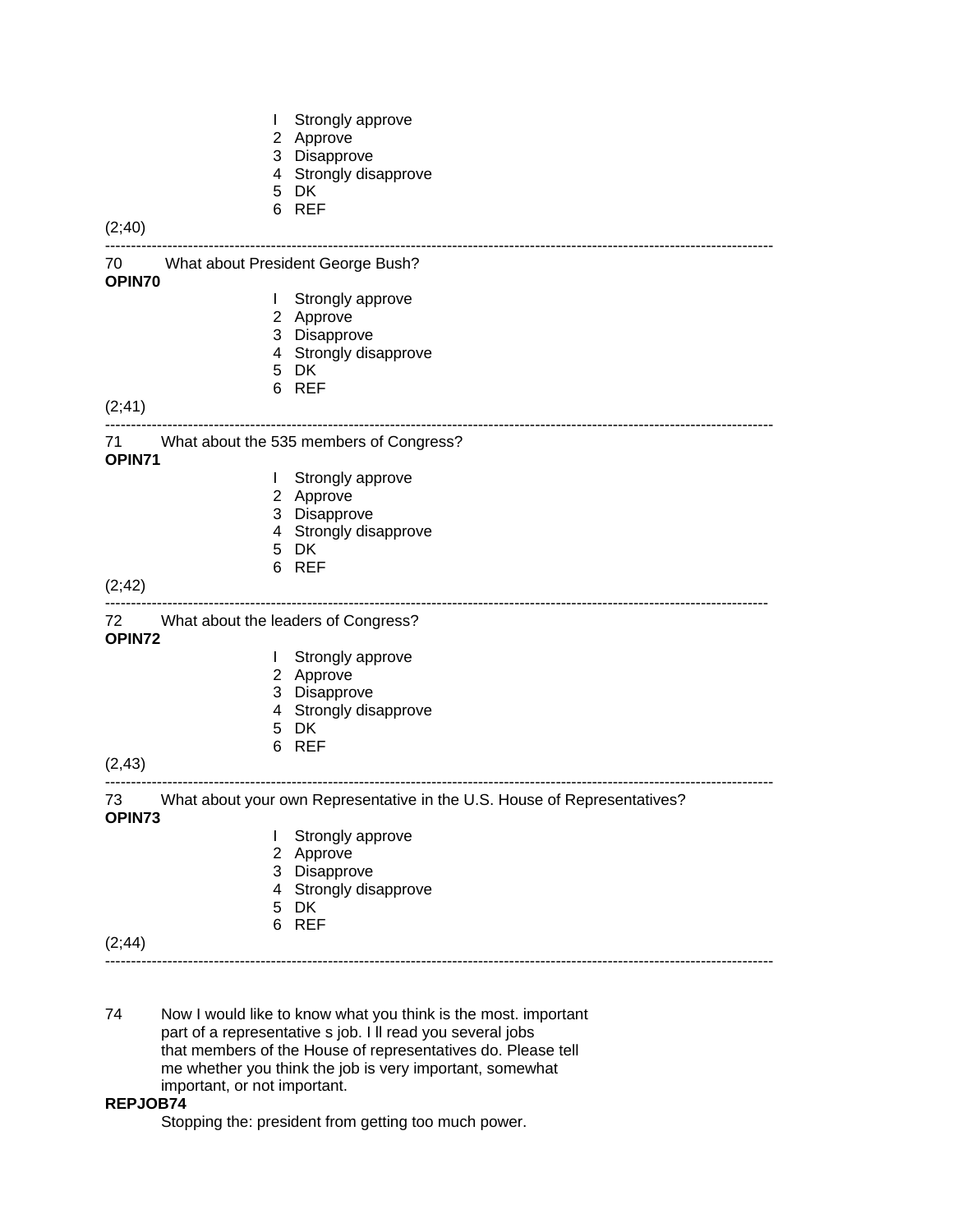|                 |                                | 1 Very important<br>2 Somewhat important<br>3 Not important<br>4 DK<br>5 REF  |
|-----------------|--------------------------------|-------------------------------------------------------------------------------|
| (2; 45)         |                                |                                                                               |
| <b>REPJOB75</b> |                                | 75 Helping the people in their district deal with the government bureaucracy. |
|                 |                                | 1 Very important<br>2 Somewhat important                                      |
|                 |                                | 3 Not important                                                               |
|                 |                                | 4 DK                                                                          |
|                 |                                | 5 REF                                                                         |
| (2, 46)         |                                |                                                                               |
| 76 —            | and dams back to the district. | Bringing federal dollars and projects such as military bases                  |
| REPJOB76        |                                | 1 Very important                                                              |
|                 |                                | 2 Somewhat important                                                          |
|                 |                                | 3 Not important                                                               |
|                 |                                | 4 DK                                                                          |
| (2; 47)         |                                | 5 REF                                                                         |
| REPJOB77        |                                | 77 Passing laws on important national problems.                               |
|                 |                                | 1 Very important                                                              |
|                 |                                | 2 Somewhat important                                                          |
|                 |                                | 3 Not important                                                               |
|                 |                                | 4 DK<br>5 REF                                                                 |
| (2;48)          |                                |                                                                               |
| <b>REPJOB78</b> |                                | 78 Discussing and debating controversial issues.                              |
|                 |                                | 1 Very important                                                              |
|                 |                                | 2 Somewhat important                                                          |
|                 |                                | 3 Not important<br>4 DK                                                       |
|                 |                                | 5 REF                                                                         |
| (2; 49)         |                                |                                                                               |
| 79<br>REPJOB79  |                                | Compromising with the President.                                              |
|                 |                                | 1 Very important                                                              |
|                 |                                | 2 Somewhat important                                                          |
|                 |                                | 3 Not important<br>4 DK                                                       |
|                 |                                | 5 REF                                                                         |
| (2;50)          |                                |                                                                               |
| 80.             |                                | To help balance the budget, would you encourage your                          |
|                 |                                | Representative to quit trying to bring federal projects back                  |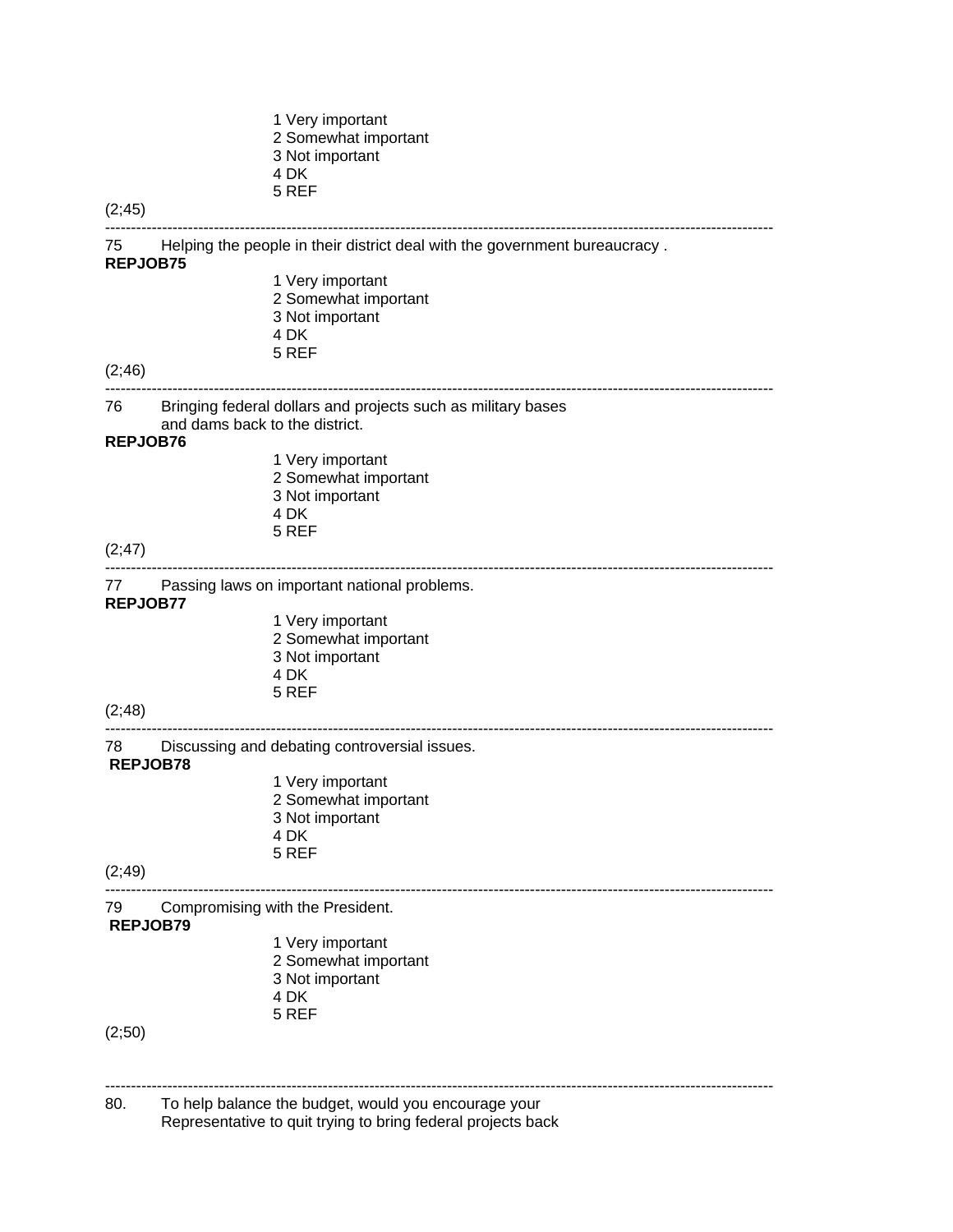to your district even if other representatives around the country did not quit?

#### **REPJOB80**

- 1 Yes 2 No
- 3 DK
- 4 REF

# (2;51)

81 Do you think it is better for the country to have a president who comes from the same political party that controls Congress so they can work together, or do you think it is better to have a president from the opposite party as Congress so they balance each other?

---------------------------------------------------------------------------------------------------------------------------------

### **REPJOB81**

- 1 Same party
- 2 Opposite party
- 3 DEPENDS UPON TH E PARTY -- R WILL NO T COMMIT TO 1 OR 2 4

---------------------------------------------------------------------------------------------------------------------------------

5 REF

#### (2;52)

82 In the United States, Congress and the President share power. This keeps either branch from gaining too much power but sometimes stops anything from getting done. In most other countries of the world, the president is stronger than the Congress, which means that the government is likely to get more done but the president can become very powerful. Which do you prefer -- the President and Congress sharing power or having the President stronger?

### **POWR82**

- 1 President and Congress share power
- 2 President stronger
- 3 DK
- 4 REF

### (2,53)

#### --------------------------------------------------------------------------------------------------------------------------------- 83 I'd like to read you a few statements about the U.S. Congress.

Tell me whether you strongly agree, agree, disagree, strongly

disagree or if you are neutral about each of the following statements.

# **OPIN83**

 Congress does a good job representing the diverse interests of Americans, whether black or white, rich or poor.

- 1 Strongly agree
- 2 Agree
- 3 Disagree
- 4 Strongly disagree
- 5 Neutral
- 6 DK
- 7 REF

### (2;54)

---------------------------------------------------------------------------------------------------------------------------------.

84 Congress addresses difficult issues in a reasonably efficient way.

# **OPIN84**

- 1 Strongly agree
- 2 Agree
- 3 Disagree
- 4 Strongly disagree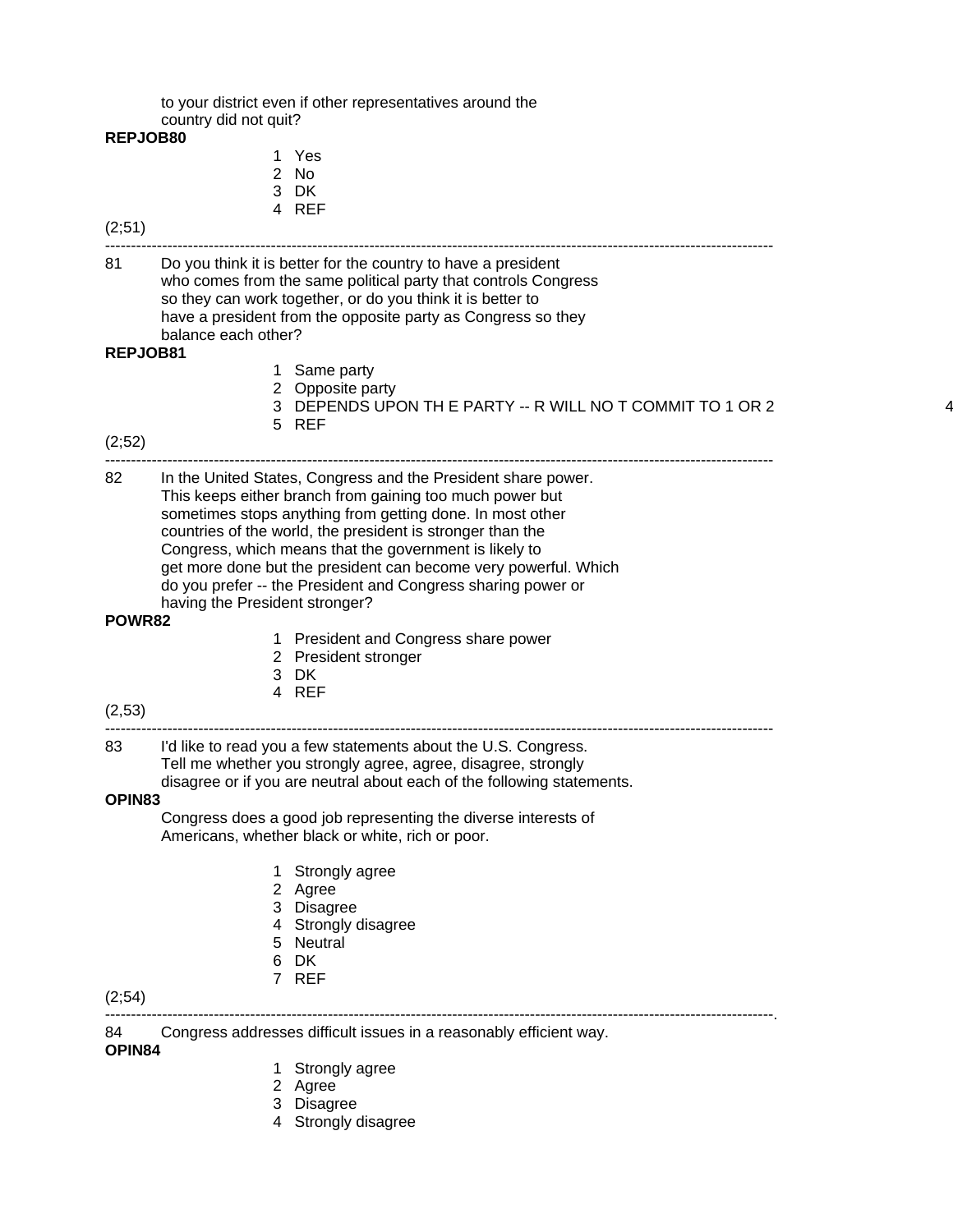|               | 5 | Neutral                                                                               |
|---------------|---|---------------------------------------------------------------------------------------|
|               | 6 | DK.<br>7 REF                                                                          |
| (2;55)        |   |                                                                                       |
|               |   |                                                                                       |
| 85<br>OPIN85  |   | Congress is too far removed from ordinary people.                                     |
|               |   | 1 Strongly agree                                                                      |
|               |   | 2 Agree                                                                               |
|               |   | 3 Disagree                                                                            |
|               |   | 4 Strongly disagree                                                                   |
|               |   | 5 Neutral                                                                             |
|               | 6 | DK                                                                                    |
|               |   | 7 REF                                                                                 |
| (2,56)        |   |                                                                                       |
| 86<br>OPIN86  |   | Congress is too heavily influenced by interest groups when making decisions.          |
|               |   | 1 Strongly agree                                                                      |
|               |   | 2 Agree                                                                               |
|               |   | 3 Disagree                                                                            |
|               |   | 4 Strongly disagree                                                                   |
|               | 5 | Neutral                                                                               |
|               | 6 | DK                                                                                    |
|               |   | 7 REF                                                                                 |
| (2;57)        |   |                                                                                       |
| 87            |   | There are too many staffers or assistants in Congress.                                |
| OPIN87        |   |                                                                                       |
|               |   | 1 Strongly agree                                                                      |
|               |   | 2 Agree                                                                               |
|               |   | 3 Disagree                                                                            |
|               |   | 4 Strongly disagree                                                                   |
|               |   | 5 Neutral                                                                             |
|               | 6 | DK<br>7 REF                                                                           |
| (2;58)        |   |                                                                                       |
|               |   |                                                                                       |
| 88<br>OPIN88  |   | Members of Congress should do what their district wants them to do even if they think |
|               | 1 | Strongly agree                                                                        |
|               |   | 2 Agree                                                                               |
|               |   | 3 Disagree                                                                            |
|               |   | 4 Strongly disagree                                                                   |
|               |   | 5 Neutral                                                                             |
|               | 6 | DK                                                                                    |
|               |   | 7 REF                                                                                 |
| (2;59)        |   |                                                                                       |
|               |   |                                                                                       |
|               |   |                                                                                       |
| 89<br>OPIN 89 |   | Just a few members of Congress have all the power.                                    |

- 
- **1** Strongly agree
- 2 Agree
- 3 Disagree
- 4 Strongly disagree
- **5** Neutral
- 6 DK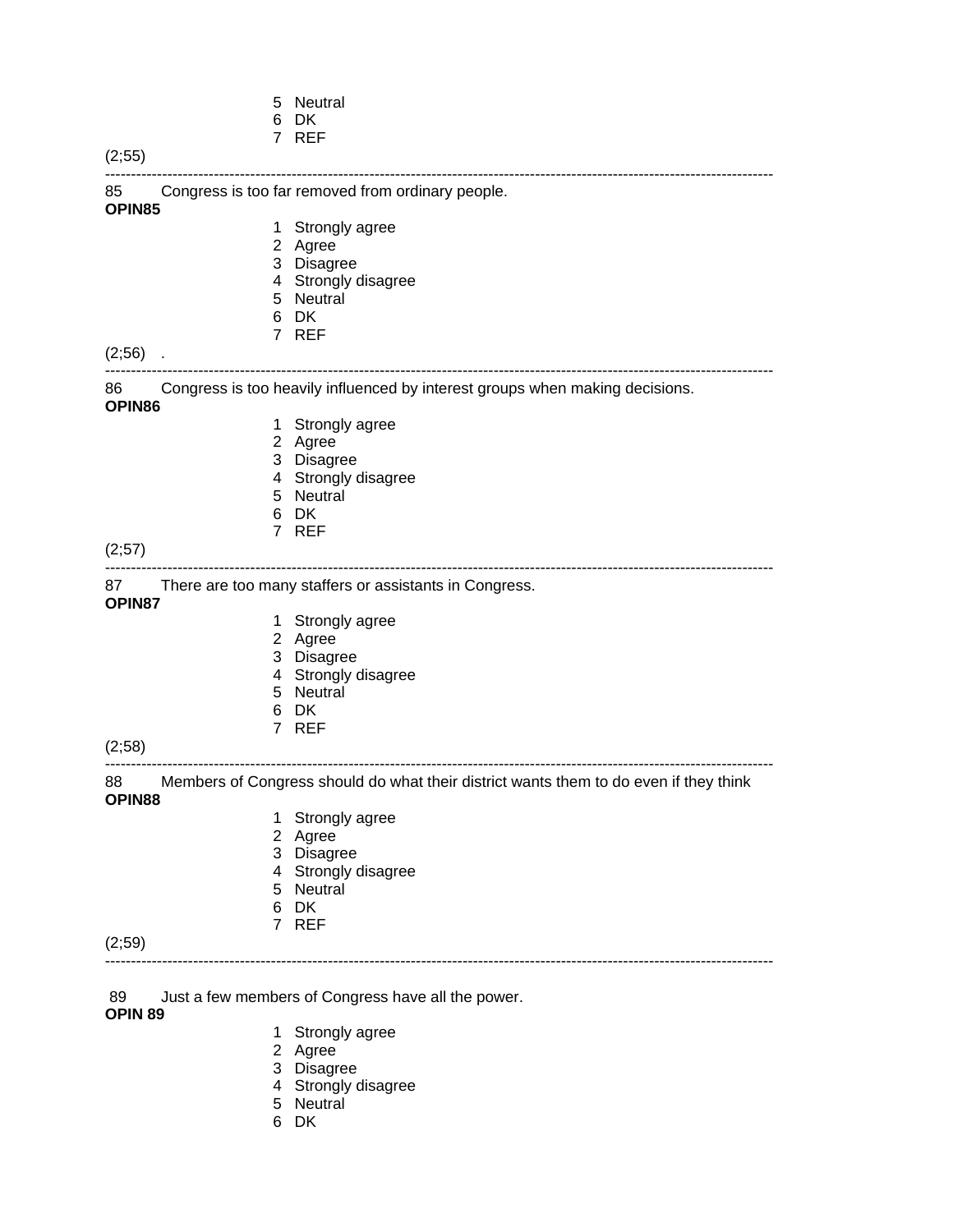| (2;60)                     |                    |                                                                                             |
|----------------------------|--------------------|---------------------------------------------------------------------------------------------|
| 90<br>OPIN90               |                    | Members of Congress focus too much on events in Washington.                                 |
|                            |                    | 1 Strongly agree                                                                            |
|                            |                    | 2 Agree                                                                                     |
|                            |                    | 3 Disagree                                                                                  |
|                            |                    | 4 Strongly disagree                                                                         |
|                            |                    | 5 Neutral                                                                                   |
|                            |                    | 6 DK<br>7 REF                                                                               |
| (2,61)                     |                    |                                                                                             |
| 91 -<br>OPIN <sub>91</sub> |                    | Members of Congress come back to their districts too often.                                 |
|                            |                    | 1 Strongly agree                                                                            |
|                            |                    | 2 Agree                                                                                     |
|                            |                    | 3 Disagree                                                                                  |
|                            |                    | 4 Strongly disagree                                                                         |
|                            |                    | 5 Neutral                                                                                   |
|                            |                    | 6 DK                                                                                        |
|                            |                    | 7 REF                                                                                       |
| (2;62)                     |                    |                                                                                             |
| 92<br>OPIN92               |                    | Members of Congress should do what is best for the entire country, not just their district. |
|                            |                    | 1 Strongly agree                                                                            |
|                            |                    | 2 Agree                                                                                     |
|                            |                    | 3 Disagree                                                                                  |
|                            |                    | 4 Strongly disagree                                                                         |
|                            |                    | 5 Neutral                                                                                   |
|                            |                    | 6 DK<br>7 REF                                                                               |
| (2,63)                     |                    |                                                                                             |
| 93                         |                    | Members of Congress are too sensitive to what the public opinion polls tell them their      |
|                            | constituents want. |                                                                                             |
| OPIN93                     |                    |                                                                                             |
|                            |                    | 1 Strongly agree<br>2 Agree                                                                 |
|                            |                    | 3 Disagree                                                                                  |
|                            |                    | 4 Strongly disagree                                                                         |
|                            |                    | 5 Neutral                                                                                   |
|                            | 6                  | DK                                                                                          |
|                            | $\overline{7}$     | <b>REF</b>                                                                                  |

(2,64) ---------------------------------------------------------------------------------------------------------------------------------

94 How satisfied are you with the fairness of the policies that the U S. Congress passes? Are you very satisfied, somewhat satisfied, somewhat dissatisfied, or very dissatisfied?

#### **SATISF94**

- 1 Strongly agree
- 2 Agree

7 REF

3 Disagree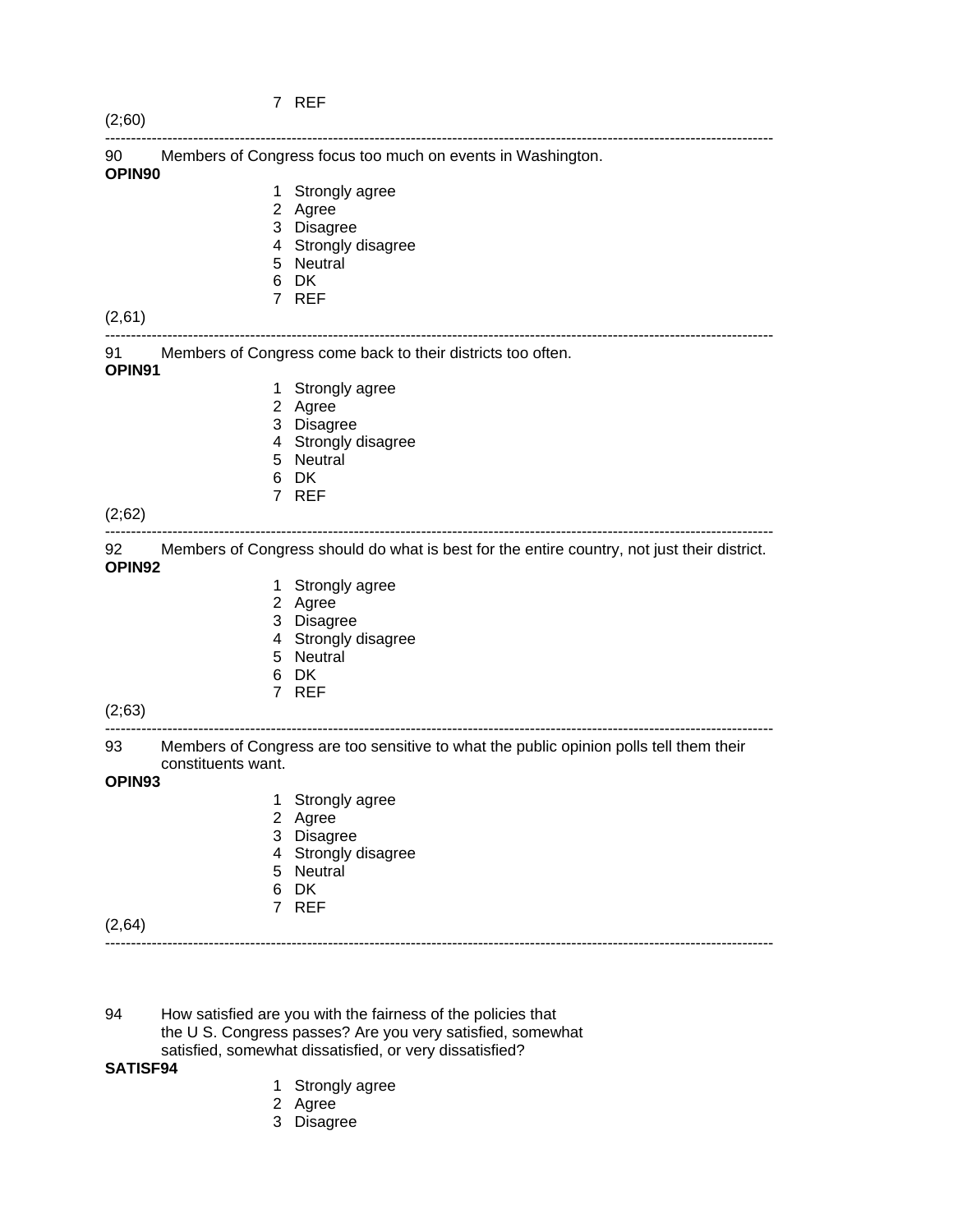|  | 4 Strongly disagree |
|--|---------------------|
|--|---------------------|

- 5 Neutral
- 6 DK

|                 |           | 7 REF                                                                                                                                                                            |
|-----------------|-----------|----------------------------------------------------------------------------------------------------------------------------------------------------------------------------------|
| (2,65)          |           |                                                                                                                                                                                  |
| 95              | Congress. | Now we would like to know something about the feelings you have about members of                                                                                                 |
| FEEL95          |           |                                                                                                                                                                                  |
|                 |           | Have members of Congress ever made you feel angry?                                                                                                                               |
|                 | 1.        | Yes                                                                                                                                                                              |
|                 |           | 2 No                                                                                                                                                                             |
|                 |           | 3 DK<br>4 REF                                                                                                                                                                    |
| (2;66)          |           |                                                                                                                                                                                  |
| 96<br>FEEL96    |           | Have members of Congress ever made you feel afraid?                                                                                                                              |
|                 |           | 1 Yes                                                                                                                                                                            |
|                 |           | 2 No                                                                                                                                                                             |
|                 |           | 3 DK<br>4 REF                                                                                                                                                                    |
| (2;67)          |           |                                                                                                                                                                                  |
| FEEL97          |           | 97 Have members of Congress ever made you feel disgusted?                                                                                                                        |
|                 |           | 1 Yes                                                                                                                                                                            |
|                 |           | 2 No                                                                                                                                                                             |
|                 |           | 3 DK                                                                                                                                                                             |
| (2;68)          |           | 4 REF                                                                                                                                                                            |
|                 |           | 98 Have members of Congress ever made you feel uneasy?                                                                                                                           |
| FEEL98          | 1.        | Yes                                                                                                                                                                              |
|                 |           | 2 No                                                                                                                                                                             |
|                 |           | 3 DK                                                                                                                                                                             |
|                 |           | 4 REF                                                                                                                                                                            |
| (2,69)          |           |                                                                                                                                                                                  |
| 99<br>FEEL99    |           | Have members of Congress ever made you feel proud?                                                                                                                               |
|                 | 1.        | Yes                                                                                                                                                                              |
|                 |           | 2 No<br>3 DK                                                                                                                                                                     |
|                 |           | 4 REF                                                                                                                                                                            |
| (2,70)          |           |                                                                                                                                                                                  |
|                 |           |                                                                                                                                                                                  |
| 100             |           | Many people are complaining lately about the people who serve<br>in Congress. Others think the members of Congress are doing<br>a fine job. What about you? Are you satisfied or |
| <b>SATIS100</b> |           | dissatisfied with the members of Congress in recent years?                                                                                                                       |

- 1 Dissatisfied
	- 2 BOTH DISSATISFIED AND SATISFIED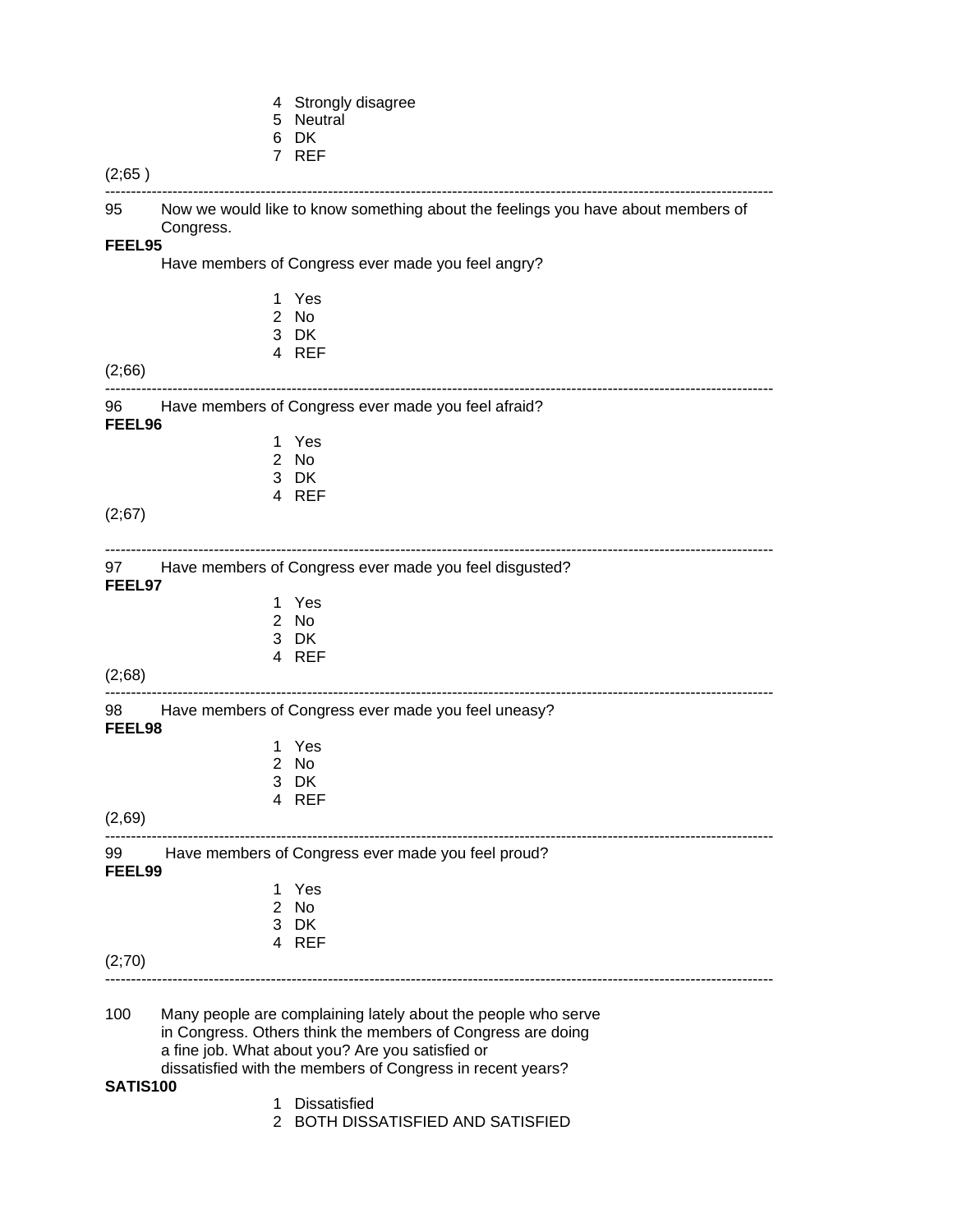- 3 Satisfied
- 4 DK
- 5 REF

### (2;71) --------------------------------------------------------------------------------------------------------------------------------- 101 There are many reasons why people might have negative feelings toward Congress. I would like to know how much each of the following actions of Congress contribute to your negative feelings. Did the action contribute a great deal, some, a little, or not at all to your feelings? **FEEL101** Members of Congress voting for their own pay raise. l A great deal 2 Some 3 A little 4 Not at all 5 DK 6 REF (2;72) --------------------------------------------------------------------------------------------------------------------------------- 102 The Clarence Thomas-Anita Hill hearings. **FEEL102** l A great deal 2 Some 3 A little 4 Not at all 5 DK 6 REF (2; 73) --------------------------------------------------------------------------------------------------------------------------------- 103 The overdrafts at the House bank. **FEEL103** l A great deal 2 Some 3 A little 4 Not at all 5 DK 6 REF (2;74) --------------------------------------------------------------------------------------------------------------------------------- 104 Gridlock over the budget deficit. **FEEL104** l A great deal 2 Some 3 A little 4 Not at all 5 DK 6 REF (2;75) --------------------------------------------------------------------------------------------------------------------------------- 105 Do you think the wrong kind of people are running for Congress in the first place or do you think there is something about Congress that has a bad effect on people once they get into office? **CONG105**  1 The wrong kind of people run for Congress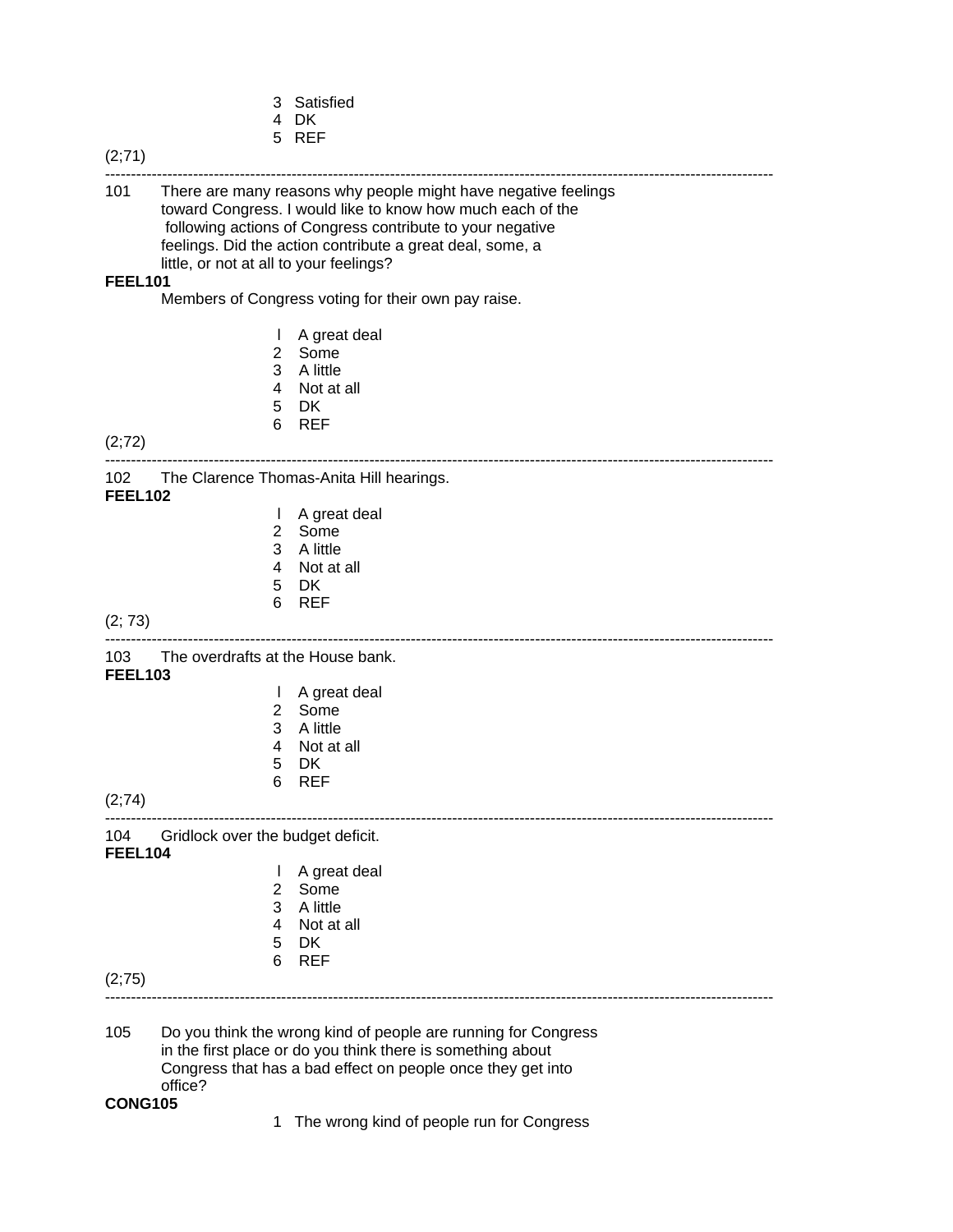|  | 2 Congress. has had a bad effect on people |  |  |  |
|--|--------------------------------------------|--|--|--|
|--|--------------------------------------------|--|--|--|

- 3 NEITHER
- 4 BOTH S DK
- 

|                  |                                  | 6 REF                                                                                                                                                                                                                                                                                                                                                         |
|------------------|----------------------------------|---------------------------------------------------------------------------------------------------------------------------------------------------------------------------------------------------------------------------------------------------------------------------------------------------------------------------------------------------------------|
| (2,76)           |                                  |                                                                                                                                                                                                                                                                                                                                                               |
| 106              |                                  | Some people have suggested that we need to reform some aspects<br>of government. Others think we ought to leave things the way<br>they are. I am going to read you some proposed reforms.<br>Please tell me whether you favor or oppose each reform If<br>you aren't sure, just. say you don't know. If you want the<br>reform explained, please let me know. |
| REFRM106         |                                  |                                                                                                                                                                                                                                                                                                                                                               |
|                  |                                  | Lengthening the term served by members of the U.S. House of<br>Representatives say from 2 years to 4 years.                                                                                                                                                                                                                                                   |
|                  |                                  | 1 Favor<br>2 Oppose<br>3 DK<br>4 REF                                                                                                                                                                                                                                                                                                                          |
| (2; 77)          |                                  |                                                                                                                                                                                                                                                                                                                                                               |
|                  | allowing them to serve for life. | 107 Limiting the term served by Supreme Court justices instead of                                                                                                                                                                                                                                                                                             |
| REFRM107         |                                  |                                                                                                                                                                                                                                                                                                                                                               |
|                  |                                  | 1 Favor<br>2 Oppose<br>3 DK                                                                                                                                                                                                                                                                                                                                   |
| (3, 11)          |                                  | 4 REF                                                                                                                                                                                                                                                                                                                                                         |
| REFRM108         |                                  | 108 Allowing presidents to run for a third term.                                                                                                                                                                                                                                                                                                              |
|                  | 1                                | Favor                                                                                                                                                                                                                                                                                                                                                         |
|                  |                                  | 2 Oppose                                                                                                                                                                                                                                                                                                                                                      |
|                  |                                  | 3 DK<br>4 REF                                                                                                                                                                                                                                                                                                                                                 |
| (3; 12)          |                                  |                                                                                                                                                                                                                                                                                                                                                               |
| 109.<br>REFRM109 |                                  | Requiring that the federal budget be balanced.                                                                                                                                                                                                                                                                                                                |
|                  |                                  | 1 Favor                                                                                                                                                                                                                                                                                                                                                       |
|                  |                                  | 2 Oppose                                                                                                                                                                                                                                                                                                                                                      |
|                  |                                  | 3 DK<br>4 REF                                                                                                                                                                                                                                                                                                                                                 |
| (3; 13)          |                                  |                                                                                                                                                                                                                                                                                                                                                               |
| 110<br>REFRM110  |                                  | Reducing the salary for members of Congress.                                                                                                                                                                                                                                                                                                                  |
|                  | 1                                | Favor                                                                                                                                                                                                                                                                                                                                                         |
|                  | 2                                | Oppose                                                                                                                                                                                                                                                                                                                                                        |
|                  |                                  | 3 DK<br>4 REF                                                                                                                                                                                                                                                                                                                                                 |
|                  |                                  |                                                                                                                                                                                                                                                                                                                                                               |

(3;14)

111 Limiting the number of terms someone can serve in Congress.

---------------------------------------------------------------------------------------------------------------------------------

# **REFRM111**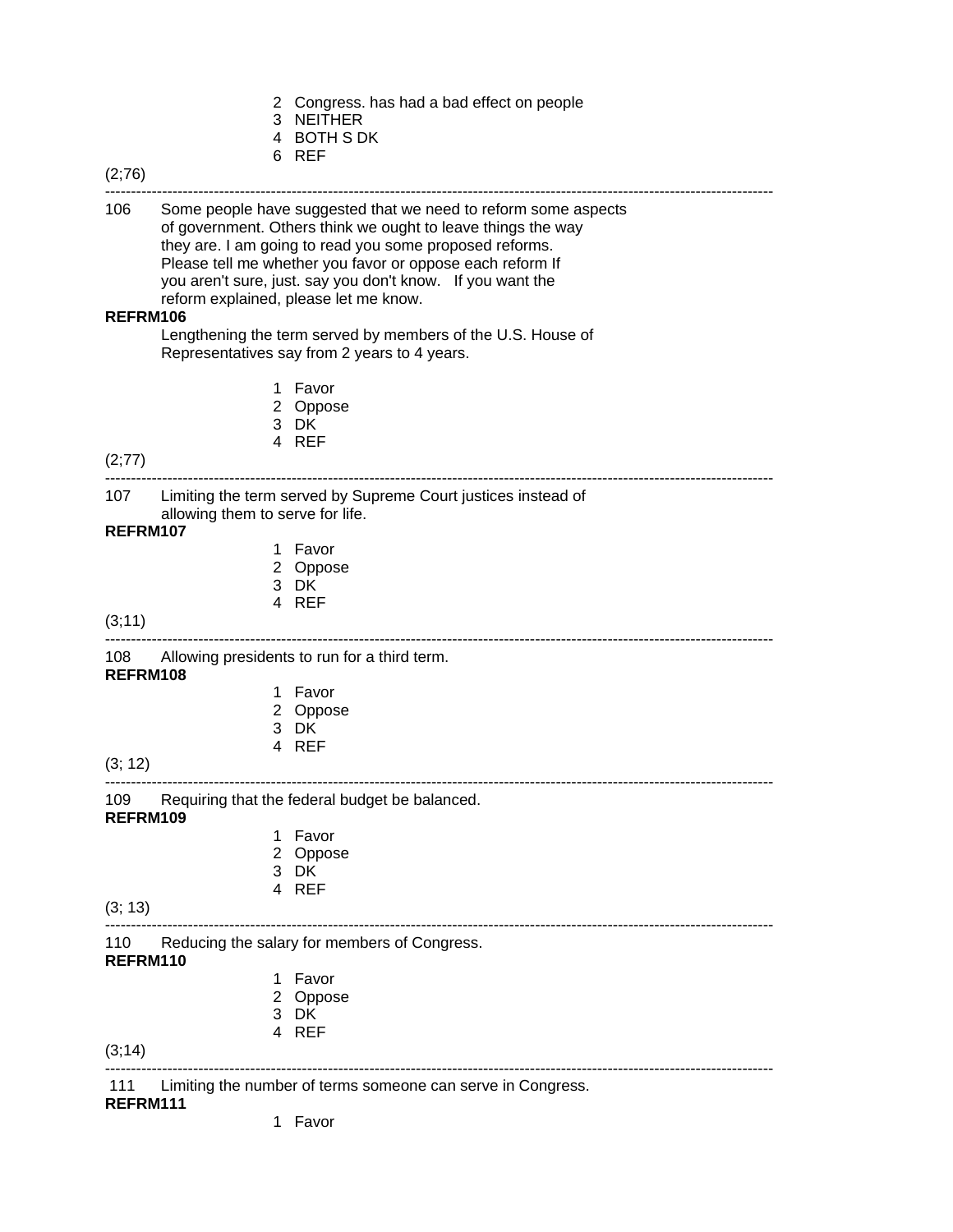- 2 Oppose
- 3 DK
- 4 REF

(3;15) --------------------------------------------------------------------------------------------------------------------------------- 112 Would you say you strongly favor or not very strongly favor term limitations? REFRM112 1 Strongly 2 Not very strongly 3 DK 4 REF (3;16) --------------------------------------------------------------------------------------------------------------------------------- 113 Some people opposed to term limitations have suggested that the problems Congress deals with are so complex that it takes years for members of Congress to develop the expertise needed to address those problems. **TERM113** Have you thought at all about this argument? 1 Yes 2 No 3 DK 4 REF (3;17) --------------------------------------------------------------------------------------------------------------------------------- 114 Being aware of this argument, would you still favor limiting the number of terms someone can serve in Congress? **TERM114**  1 Yes 2 No 3 DK 4 REF (3;18) --------------------------------------------------------------------------------------------------------------------------------- 115 Other people opposed to term limitations have suggested that limiting terms for members of Congress would only increase the power of unelected staff members and interest group lobbyists. **TERM115** Have you thought at all about this argument? 1 Yes 2 No 3 DK 4 REF (3;19) --------------------------------------------------------------------------------------------------------------------------------- 116 Being aware of this argument, would you still favor limiting the number of terms someone can serve in Congress? **TERM116** 1 Yes 2 No 3 DK 4 REF (3;20) --------------------------------------------------------------------------------------------------------------------------------- 117 Would you say you strongly oppose or not very strongly oppose term limitations? **TERM117**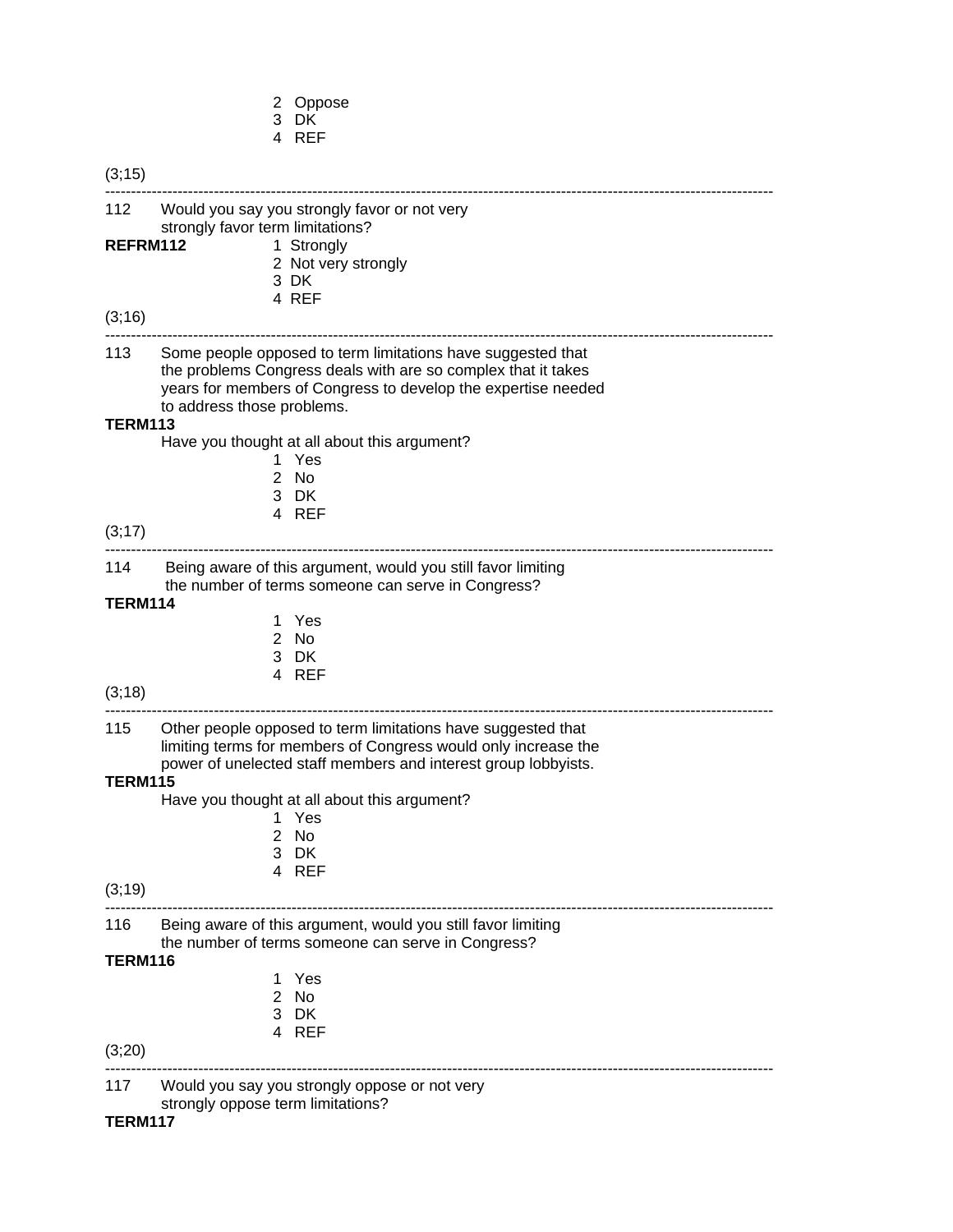- 1 Strongly
- 2 Not very strongly
- 3 DK
- 4 REF

| .ר |  |
|----|--|
|----|--|

--------------------------------------------------------------------------------------------------------------------------------- 118 Some people in favor of term limitations are concerned that current members of Congress, who win better than 95 percent of 118 the time, don't give other people the chance to get into office. **TERM118** Have you thought at all about this argument? 1 Yes 2 No 3 DK 4 REF (3;22) --------------------------------------------------------------------------------------------------------------------------------- 119 Being aware of this argument, would you still oppose limiting the number of terms someone can serve in Congress? **TERM119** 1 Yes 2 No 3 DK 4 REF (3;23) --------------------------------------------------------------------------------------------------------------------------------- 120 Other people in favor of term limitations have suggested that the longer representatives are in Congress the more they are influenced by the Washington-interest group scene. **TERM120** Have you thought at all about this argument? 1 Yes 2 No 3 DK 4 REF (3;24) --------------------------------------------------------------------------------------------------------------------------------- 121 Being aware of 'this argument, would you still oppose limiting the number of terms someone can serve in Congress? **TERM121** 1 Yes 2 No 3 DK 4 REF (3;25) --------------------------------------------------------------------------------------------------------------------------------- 122 I'm going to ask you some questions about government. Most people aren't sure of the correct answer, but we are interested in their best guesses. If you aren't sure of the answer, please make a guess. INTERVIEWERS: PROBE FOR GUESSES ACCEPT DK ONLY IF ABSOLUTELY NECESSARY **GUESS122** Can you recall who is head of the new Russian republic? (3;26) ---------------------------------------------------------------------------------------------------------------------------------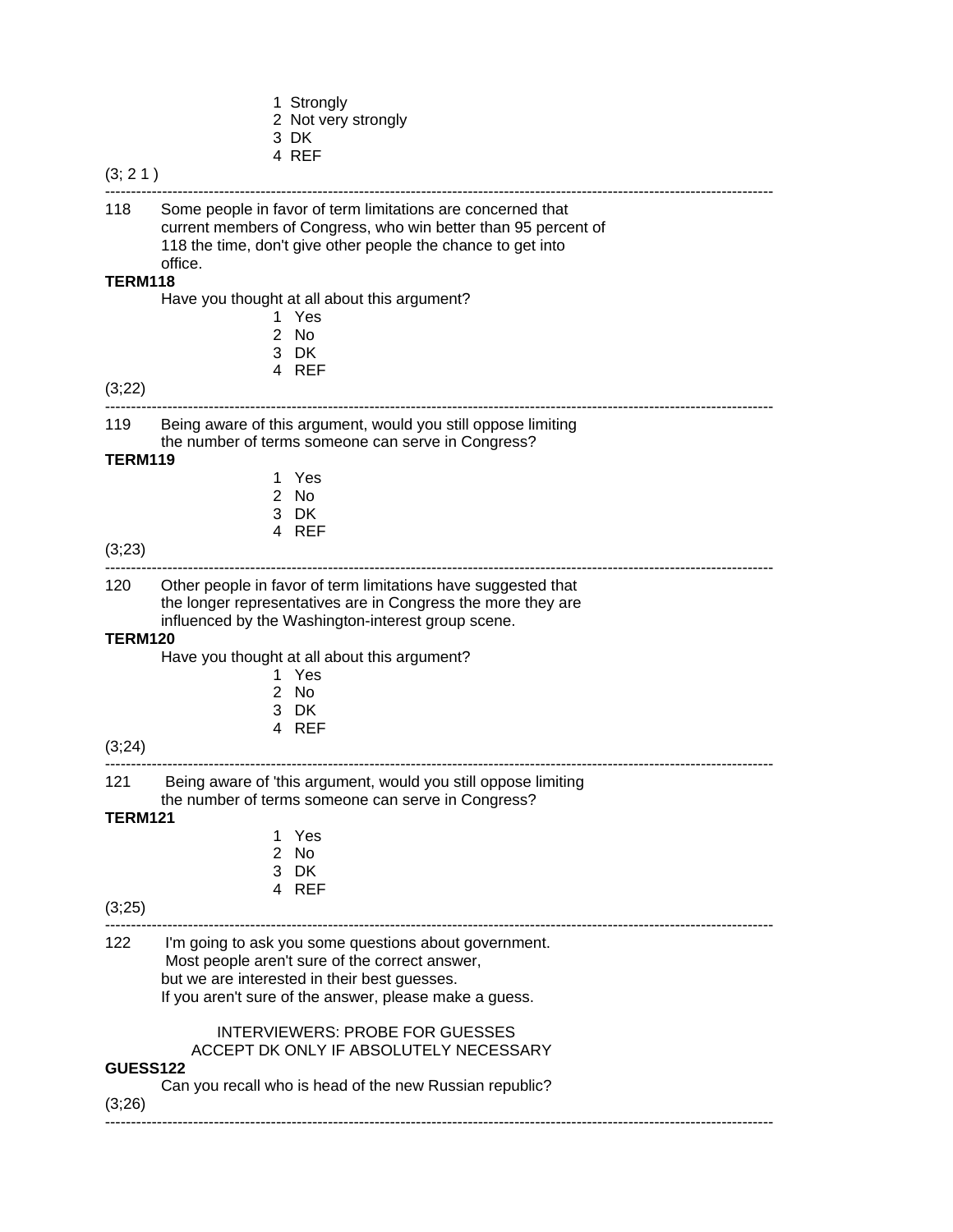| 123<br><b>GUESS123</b><br>(3;27) | Do you happen to recall who is the Secretary of State?                                                                                                                                                                                         |
|----------------------------------|------------------------------------------------------------------------------------------------------------------------------------------------------------------------------------------------------------------------------------------------|
| 124<br><b>GUESS124</b><br>(3;28) | Who its the Secretary of Defense?                                                                                                                                                                                                              |
|                                  | 125 Is the current federal budget deficit larger or smaller than<br>it was when Ronald Reagan first took office in 1981?                                                                                                                       |
| <b>GUESS125</b>                  | 1 Larger                                                                                                                                                                                                                                       |
|                                  | 2 About the same                                                                                                                                                                                                                               |
|                                  | 3 Smaller<br>4 DK                                                                                                                                                                                                                              |
|                                  | 5 REF                                                                                                                                                                                                                                          |
| (3;29)                           |                                                                                                                                                                                                                                                |
|                                  | <b>READ THIS</b>                                                                                                                                                                                                                               |
|                                  | Now I'm going to ask you some questions about Congress.<br><b>GUESS126</b><br>Again, most people aren't sure of the correct answers, but we<br>are interested in their best guesses. If you aren't sure of<br>the answer, please make a guess. |
|                                  | <b>INTERVIEWERS: PROBE FOR GUESSES</b><br>ACCEPT DK ONLY IF ABSOLUTELY NECESSARY                                                                                                                                                               |
| 126                              | How long is the term of office for a United States Senator                                                                                                                                                                                     |
|                                  | <b>YEARS</b>                                                                                                                                                                                                                                   |
|                                  | 97 Lifetime                                                                                                                                                                                                                                    |
|                                  | 98 DK<br><b>99 REF</b>                                                                                                                                                                                                                         |
| $(3;30-33)$                      |                                                                                                                                                                                                                                                |
| <b>GUESS127</b>                  | 127 How many U.S. senators are there from your state?                                                                                                                                                                                          |
|                                  | <b>SENATORS</b>                                                                                                                                                                                                                                |
|                                  | 98 DK                                                                                                                                                                                                                                          |
| $(3; 34-37)$                     | 99 REF                                                                                                                                                                                                                                         |
| 128                              | Which party, the Republicans or Democrats, has the most                                                                                                                                                                                        |
| GUESS128                         | members in the U.S. House of Representatives?                                                                                                                                                                                                  |
|                                  | 1 Republicans V                                                                                                                                                                                                                                |
|                                  | 2 Democrats I                                                                                                                                                                                                                                  |
|                                  | 3.DK<br>4 REF                                                                                                                                                                                                                                  |
| (3,38)                           |                                                                                                                                                                                                                                                |
|                                  |                                                                                                                                                                                                                                                |

129 Which party, the Republicans or Democrats, has the most member s in the U.S. Senate? **GUESS129**

- 1 Republicans<br>
2 Democrats<br>
3 DK<br>
4 REF
- **Democrats**
- DK
- REF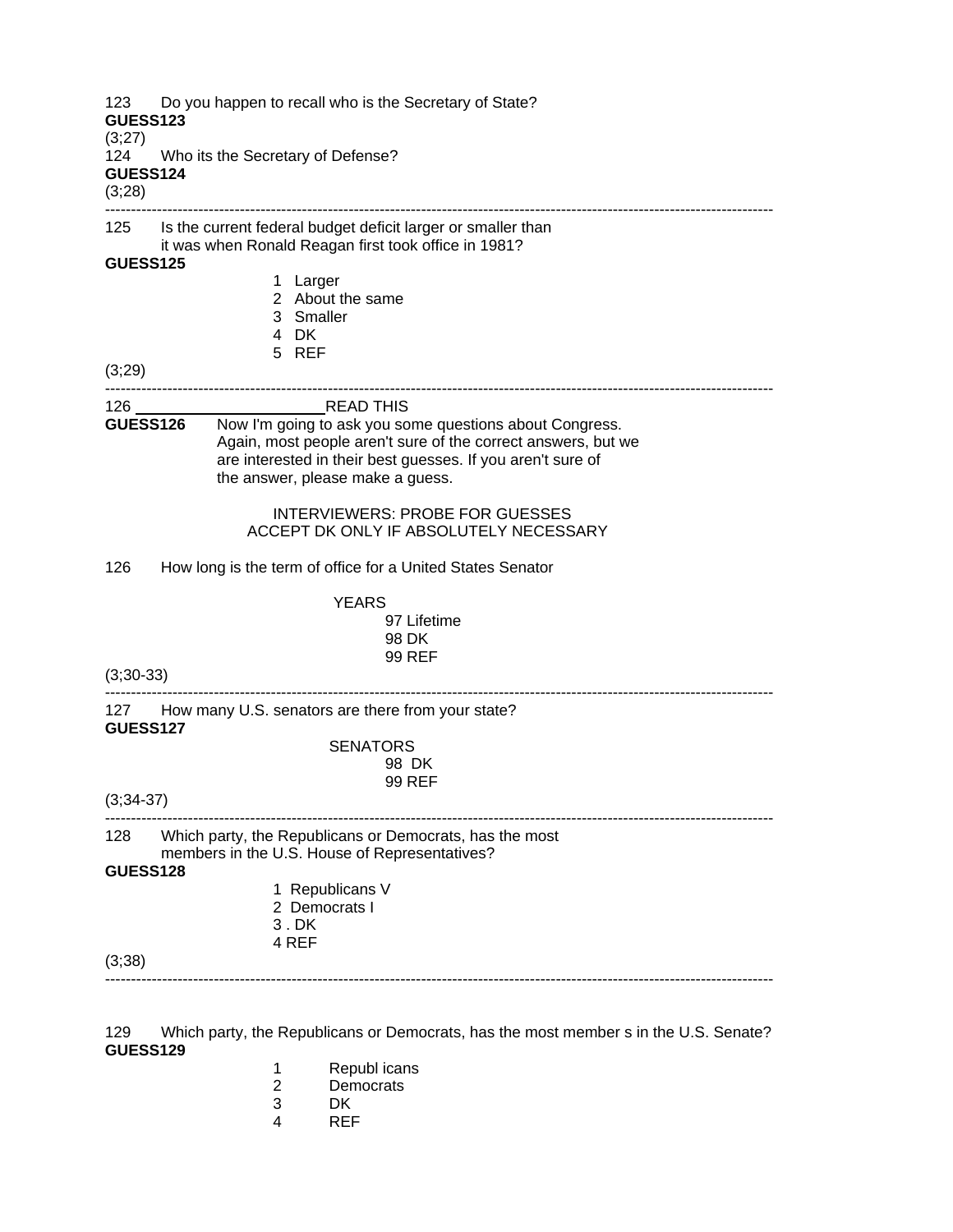| (3,39)                 |                                                                                                                                                                                                          |
|------------------------|----------------------------------------------------------------------------------------------------------------------------------------------------------------------------------------------------------|
| <b>GUESS130</b>        | 130 What is the current salary of members of Congress?                                                                                                                                                   |
|                        | <b>THOUSAND DOLLARS</b>                                                                                                                                                                                  |
|                        | $1000 = 1$ MILLION<br>9998<br>DK.<br>9999 REF                                                                                                                                                            |
| $(3, 40-43)$           | ----------------------------------                                                                                                                                                                       |
| <b>GUESS131</b>        | 131. On average, how many assistants or staff members does each member of the<br>House of Representatives have?                                                                                          |
| $(3, 44-47)$           | <b>ASSISTANTS/STAFF MEMBERS</b>                                                                                                                                                                          |
| 132<br><b>GUESS132</b> | On average, how many years have the current members of the<br>House of Representatives been in office?                                                                                                   |
|                        | <b>YEARS</b><br>98. DK<br>99 REF                                                                                                                                                                         |
| $(3, 48 - 51)$         |                                                                                                                                                                                                          |
| 133<br><b>PARTY133</b> | Before ending this interview, I have a few remaining<br>background questions.<br>Generally speaking, do you usually think of yourself as a<br>Democrat, a Republican, an Independent, or something else? |
| (3; 52)                | Democrat<br>1.<br>2 Republ ican<br>3 Independent<br>4 Other, minor party<br>5 DK<br><b>REF</b><br>6                                                                                                      |
|                        | 134 Would you call yourself a strong Democrat or not a                                                                                                                                                   |
| <b>DEMO134</b>         | very strong Democrat?                                                                                                                                                                                    |
|                        | Strong<br>1.<br>2 Not very strong<br>3 DK<br>4 REF                                                                                                                                                       |
| (3,53)                 |                                                                                                                                                                                                          |
|                        |                                                                                                                                                                                                          |

135 Would you call yourself a strong Republican or not a

very strong Republican?

#### **REPUB135**

- 1 Strong 1 Strong
- 2 Not very strong
- 3 DK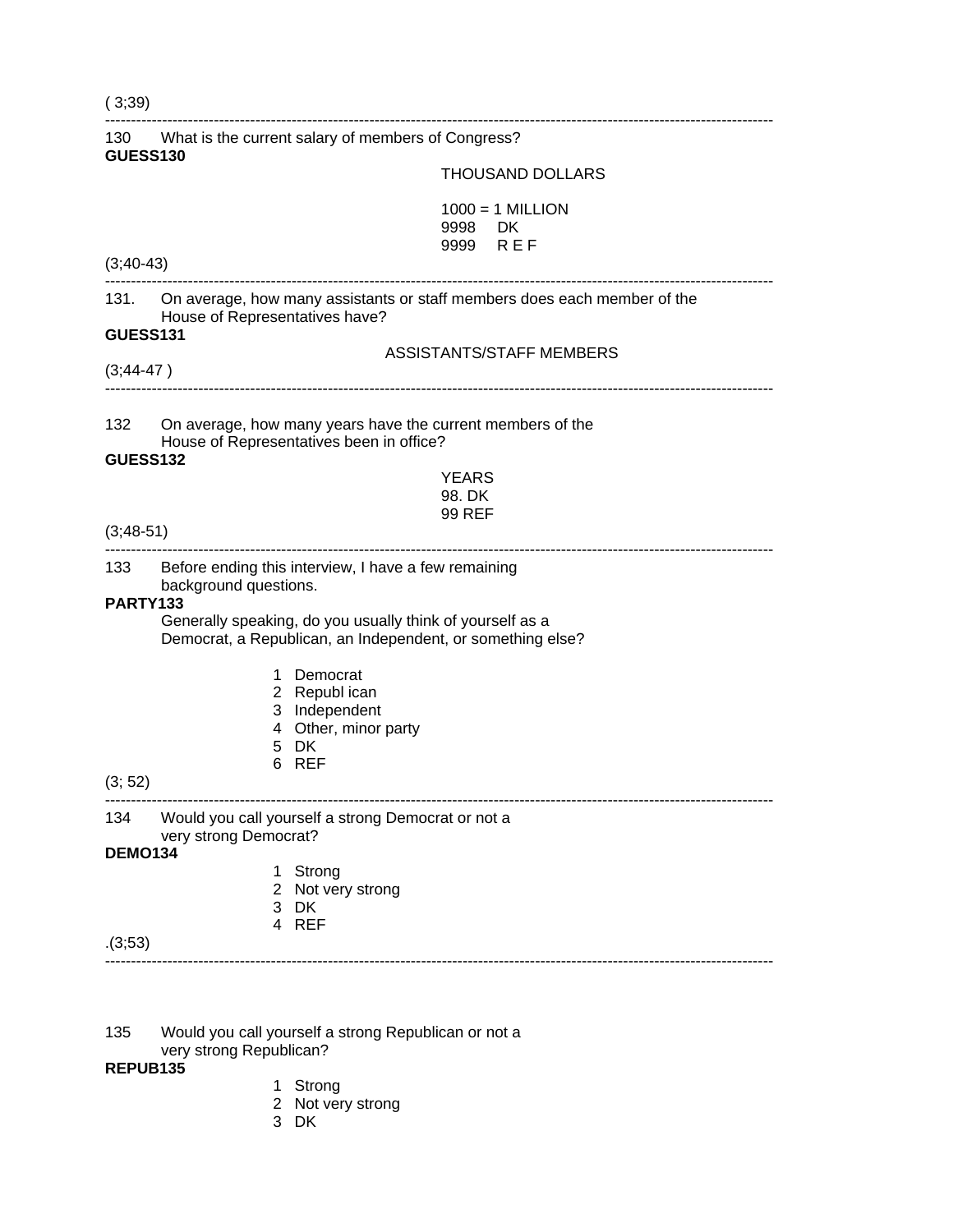|                       |                                                                              | 4 REF                                        |                                                         |
|-----------------------|------------------------------------------------------------------------------|----------------------------------------------|---------------------------------------------------------|
| (3,54)                |                                                                              |                                              |                                                         |
| 136                   | Do you think of yourself as closer to the Republican or<br>Democratic party; |                                              |                                                         |
|                       |                                                                              | Democratic                                   |                                                         |
| PARTY136              |                                                                              | 3 Neither                                    | 2 Republican                                            |
|                       |                                                                              | 4 Other                                      |                                                         |
|                       |                                                                              | 5 DK                                         |                                                         |
|                       |                                                                              | 6 REF                                        |                                                         |
| (3,55)                |                                                                              |                                              |                                                         |
| 37<br><b>EDUCLVL</b>  |                                                                              |                                              | What is the highest level of school you have completed? |
|                       |                                                                              | 1 Less than high school                      |                                                         |
|                       |                                                                              | 2 Some high school<br>3 High school graduate |                                                         |
|                       |                                                                              | 4 Some technical school                      |                                                         |
|                       |                                                                              |                                              | 5 Technical school graduate                             |
|                       |                                                                              | 6 Some college                               |                                                         |
|                       |                                                                              | 7 College graduate                           |                                                         |
|                       |                                                                              | 9 Other                                      | 8 Post graduate or professional degree                  |
|                       |                                                                              | a DK                                         |                                                         |
|                       |                                                                              | b REF                                        |                                                         |
| $(3, 56 - 57)$        |                                                                              |                                              |                                                         |
| 138<br><b>RACE</b>    | What race do you consider yourself?                                          |                                              |                                                         |
|                       |                                                                              | 1 White/Caucasian                            |                                                         |
|                       |                                                                              | 2 Mexican!Hispanic                           |                                                         |
|                       |                                                                              | 3 Black/African American                     |                                                         |
|                       |                                                                              |                                              | 4 American Indian/Native American                       |
|                       |                                                                              | 5 Oriental/Asian<br>6 Other                  |                                                         |
|                       |                                                                              | 7 DK                                         |                                                         |
|                       |                                                                              | 8 REF                                        |                                                         |
| (3,58)                |                                                                              |                                              |                                                         |
| 139<br><b>HISP</b>    | Do you consider yourself Hispanic?                                           |                                              |                                                         |
|                       |                                                                              | 1 Yes                                        |                                                         |
|                       |                                                                              | 2 No                                         |                                                         |
|                       |                                                                              | 3 DK                                         |                                                         |
| (3;59)                |                                                                              | 4 REF                                        |                                                         |
|                       |                                                                              |                                              |                                                         |
| 140<br><b>BIRTHYR</b> | In what year were you born?                                                  |                                              |                                                         |
|                       |                                                                              | 1975                                         | DK                                                      |
| $(3,60-63)$           |                                                                              | 1976                                         | <b>SREF</b>                                             |
|                       |                                                                              |                                              |                                                         |

141 Was your total household income in 1991 above or below \$35,000?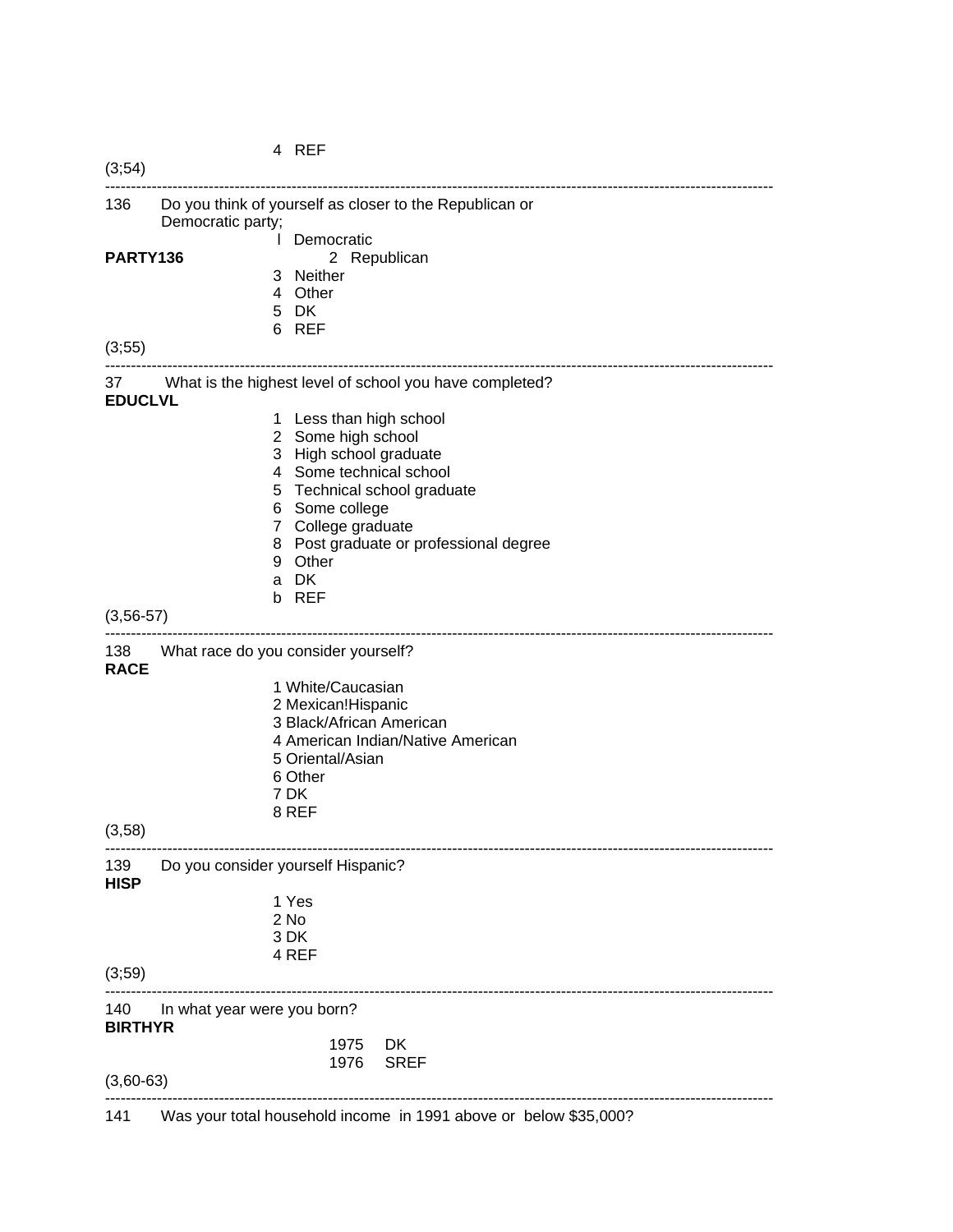# **INCOME**

| (3;64)                  | 1 Above<br>2 Below<br>3 DK<br>4 REF                                                                                                                                                                                                                                                                                                    |  |  |  |
|-------------------------|----------------------------------------------------------------------------------------------------------------------------------------------------------------------------------------------------------------------------------------------------------------------------------------------------------------------------------------|--|--|--|
| 142                     | I am going to mention a number of income categories.<br>When I come to the category that describes your total household income<br>before taxes in 1991, please stop me.                                                                                                                                                                |  |  |  |
| <b>INC142</b>           | 1 35 to 40<br>thousand (35,000 - 39,999)<br>2 40 to 50<br>thousand (40,000 - 49,999)<br>3 50 to 60<br>thousand (50,000 - 60,000)<br>4 60 to 70<br>thousand (60,000 - 70,000)<br>5 75 to 100<br>thousand (75,000 - 99,999)<br>6 100 thousand OR MORE (100,000 +)<br>7 DK<br>8 REF                                                       |  |  |  |
| (3,65)                  |                                                                                                                                                                                                                                                                                                                                        |  |  |  |
| 143                     | I am going to mention a number of income categories.<br>When I come to the category that describes your total household income<br>before taxes in 1991, please stop me.                                                                                                                                                                |  |  |  |
| <b>INC143</b><br>(3;66) | 1 Under 5 thousand<br>$0 - 4,999$<br>2 5 to 10 thousand<br>$(5,000 - 9,999)$<br>10 to 15 thousand<br>$(10,000 - 14,999)$<br>3<br>$(15,000 - 19,999)$<br>4 15 to 20 thousand<br>5 20 to 25 thousand<br>$(20,000 - 24,999)$<br>6 25 to 30 thousand<br>$(25,000 - 29,999)$<br>7 30 to 35 thousand<br>$(30,000 - 34,999)$<br>8 DK<br>9 REF |  |  |  |
| 144<br>SEX              | THANK RESPONDENT FOR HIS/HER COOPERATION!                                                                                                                                                                                                                                                                                              |  |  |  |
|                         | ENTER THE SEX OF THE RESPONDENT                                                                                                                                                                                                                                                                                                        |  |  |  |
| (3;67)                  | 1 Male<br>2 Female                                                                                                                                                                                                                                                                                                                     |  |  |  |
| (3;67)                  | 145 PLEASE ENTER THE FIVE DIGIT CODE FROM THE LABEL<br><b>STATE</b><br>ON THE COVERSHEET WHICH ALSO LISTS THE<br><b>TELEPHONE NUMBER.</b>                                                                                                                                                                                              |  |  |  |
|                         | 147 PLEASE VERIFY THE FIVE DIGIT CODE WITH THE NUMBER BELOW.<br>HAVE YOU ENTERED THE NUMBER CORRECTLY? IF NOT,<br>PL EASE X-BACK AND ENTER THE NUMBER CORRECTLY.                                                                                                                                                                       |  |  |  |
|                         | 1 Yes                                                                                                                                                                                                                                                                                                                                  |  |  |  |

2 No